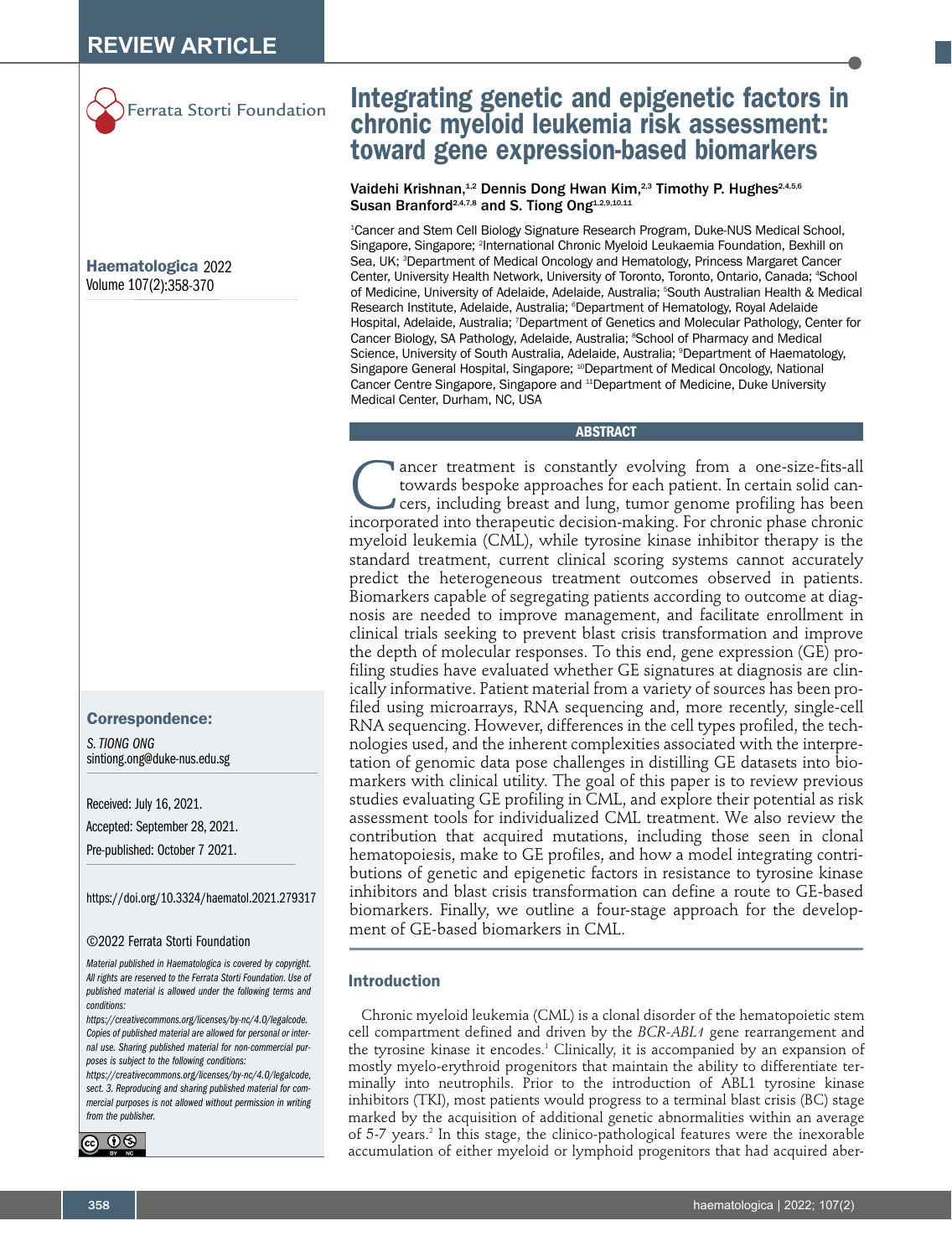rant self-renewal properties, broad resistance to cytotoxic therapies, and eventual patient demise from bone marrow failure.2 The arrival of TKI at the turn of the century resulted in remarkable responses, such that most individuals treated in chronic phase (CP) CML can expect to achieve near-normal life expectancies.3 Nevertheless, CML-related deaths are still reported, mainly due to resistance and progression to BC, especially in the first few years of treatment.<sup>4</sup>

# Current treatment aims and features of an ideal biomarker

Current therapeutic aims are directed at achieving sufficiently deep molecular responses that the risks of BC transformation are effectively negligible and, in the longer-term, increasing the rates of treatment-free remission.<sup>5-7</sup> Clinical guidelines toward achieving deep molecular responses have been reviewed elsewhere, $^{\text{\tiny{8}}}$  and at their core, prescribe the measurement of *BCR-ABL1* transcript levels using the International Scale (IS) every 3 months as a readout of the depth of the response to TKI. In turn, the depth of TKI response serves as a critical biomarker guiding patient management and prognostication (Figure 1).

Given current treatment goals, an ideal biomarker would accurately predict patients who will achieve a deep molecular response with first-line TKI, or require a switch to alternative therapy, and, among those who achieve a deep molecular response, those who will be able to stop TKI successfully (Figure 1). The biomarker would be informative from the time of diagnosis and prior to TKI initiation, since this would enable early stratification of patients for therapy with a first-generation *versus* a second/third-generation TKI, allosteric BCR-ABL1 inhibitor, a clinical trial, or preparation for allogeneic transplantation. Additionally, among patients who meet the criteria for stopping TKI therapy, the ideal biomarker would identify additional therapies that would enhance treatment-free remissions. Finally, gene expression (GE)-based biomarkers should be clinically robust, and widely available among centers and regions in both low and high Human Development Index countries.<sup>9</sup>

#### Why gene expression-based biomarkers?

Contributions from genetic and epigenetic mediators to TKI resistance and BC transformation are well documented,<sup>10-14</sup> and it is axiomatic that genetic or epigenetic factors mediating these outcomes will contribute to a cell's GE signature. Accordingly, GE signatures offer a molecular profile that integrates risk factors encoded by both mutations and epigenetic states. However, faithfully extracting and interpreting GE-based information in clinical settings is challenging. Barriers to adoption include technical limitations, logistical factors, as well as differences in study design and data analysis, and are described below.



Figure 1. Features of an ideal chronic myeloid leukemia biomarker. Curves indicate changes in *BCR-ABL1* transcript levels, meausred using the International Scale (BCR-ABL1<sup>®</sup>), following initation of tyrosine kinase inhibitor (TKI) therapy in patients with chronic phase (CP) chronic myeloid leukemia (CML). The corresponding molecular response (MR) value is provided next to the BCR-ABL<sup>®</sup> value. Green, orange, and red curves are representative of patients in European LeukemiaNet 2020 'optimal', 'warning', and 'failure' cateogories respectively. Major (MMR) and deep (DMR) molecular remissions are defined as 0.1% (MR 3) and 0.01% (MR4) BCR-ABL<sup>®</sup>, respectively. Green, orange, and yellow bullet points indicate guidelines for each category of response. Gray boxes describe predictive capabilities of an ideal biomarker. HCT: hematopoietic stem cell transplant.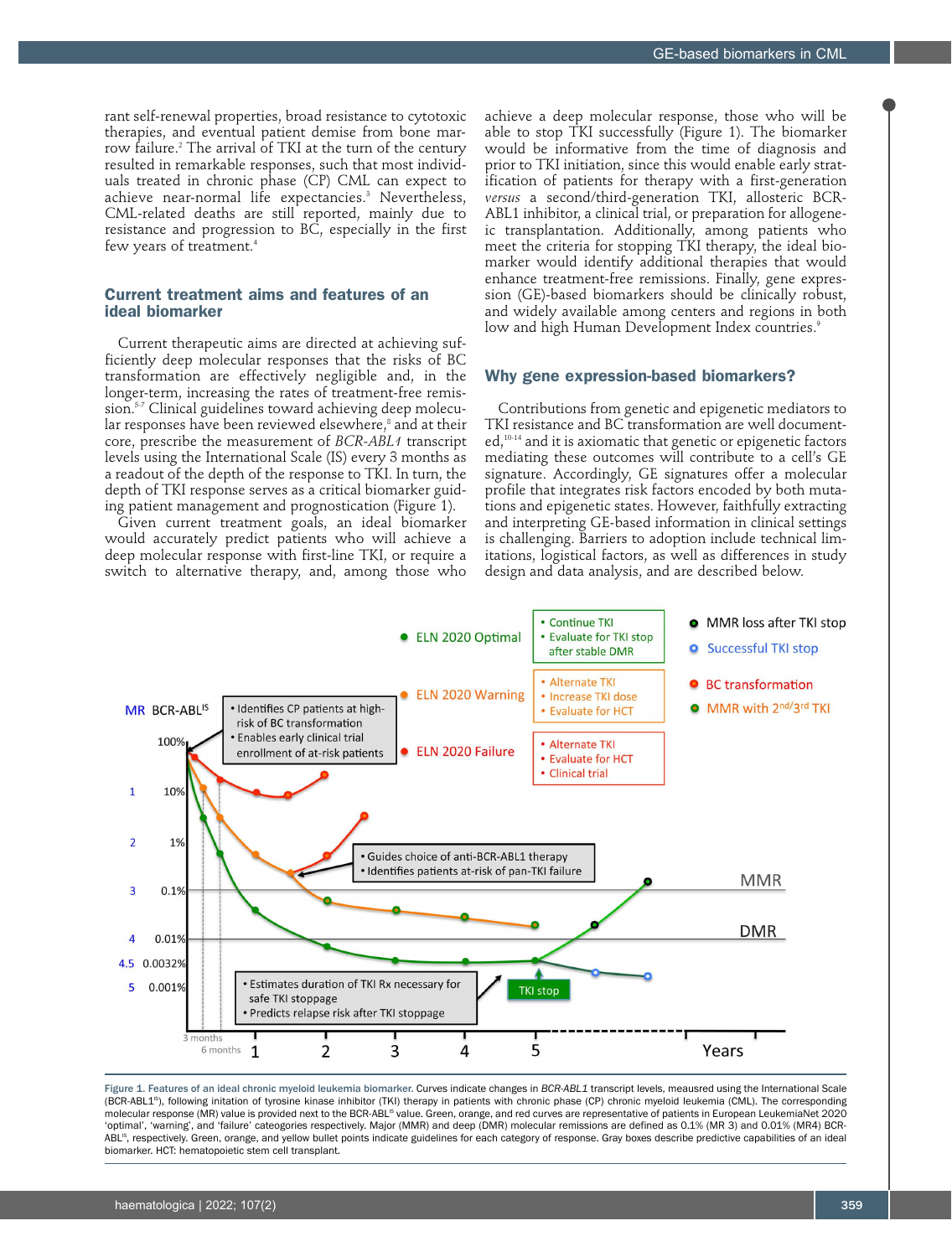Despite the barriers, recent advances in technological and computational platforms are enabling the interrogation of patient samples on an unprecedented scale, and are being translated into robust technical assays on patient material that are reproducible in clinical laboratories.15 Such advances may eventually result in the identification of pretreatment biomarkers that not only predict TKI resistance but suggest alternative non-BCR-ABL1-targeting therapies to pre-empt the emergence of clinical resistance. Accordingly, it is timely to review the results of GE studies using primary patient material annotated for clinical outcomes, and assess how genetic and epigenetic factors associated with treatment outcome contribute to GE signatures. In doing so, it is also important to develop models incorporating the interplay between genetic and epigenetic factors, and determine how best to use the resulting GE outputs to understand and predict CML drug resistance and transformation. Finally, it is incumbent on the CML community to outline the practical steps needed for the clinical development of GE-based biomarkers in CML.

## Gene expression signatures associated with resistance to tyrosine kinase inhibitors

Since the beginning of the TKI era, a variety of diagnostic material from CP patients has been used to discover TKI-resistance GE signatures (Table 1). Here, we review the key conclusions from these studies.

#### **Gene expression using peripheral blood**

In the earliest research by Kaneta *et al.*16 and McLean *et al.*17 microarray studies were conducted on blood from imatinib responders and non-responders. Apart from *CBLB*, which was downregulated in responders, there was no overlap between the two datasets. De Lavallade *et al.* conducted microarray studies on peripheral blood mononuclear cells to identify a 105-gene set that was enriched in imatinib non-responders, comprising mainly genes in cell cycle and DNA repair pathways.18 However, the GE signature could be validated only in an imatinibtreated cohort but not in a cohort treated with interferon- $\alpha$ . As a targeted approach, the expression of 21 genes associated with TKI responses and disease progression was studied by Zhang *et al.*19 Increased *PTGS1* expression was the only gene that differentiated primary imatinib-resistant patients from responders, while 15 genes distinguished CP from BC. Twelve genes distinguished imatinib-responsive from secondary imatinib-resistant CML without *BCR-ABL1* mutations, of which *LYN*, *JAK2*, *PTPN22* and *CEBPA* downregulation was shared with BC samples. The study concluded that at least some features of secondary imatinib resistance overlap with BC transformation.

More recently, Kok *et al.* conducted microarray-based analysis on diagnostic blood from 96 CP patients from the TIDEL-II trial to predict failure of early molecular response,<sup>20</sup> which correlates with inferior long-term out- $\sum_{n=1}^{\infty}$  Three hundred sixty-five differentially expressed genes were identified which were enriched for 'cell cycle' and 'stemness' (*MYC*, *HOXA9*, b-catenin) but depleted for 'immune-response' categories in the group with early molecular response failure. A binary classification model was built to predict early molecular response

failure based on 17 genes and the signature was validated in an independent cohort. Of these, eight genes *IGFBP2*, *SRSF11*, *BAX*, *CDKN1B*, *BNIP3L*, *FZD7*, *PRSS57*, and *RPS28* intersected with findings of previous CML TKIresistance and progression studies. This study demonstrated that GE information from diagnostic samples could predict events long in the future, including major molecular response (MMR) at 24 months, MR4.5 at 5 years, and BC transformation.

#### **Gene expression using bone marrow**

Independently, a series of studies used unselected bone marrow for comparisons of GE between groups of patients with different treatment responses. Frank *et al.*  identified a 128 GE signature associated with imatinib resistance, specifically in an interferon- $\alpha$  pre-treated cohort. Differentially expressed genes were involved in apoptosis (*CASP9*, *TRAP1*), DNA repair (*MSH3*, *DDB2*), oxidative stress protection (*GSS*, *PON2*, *VNN1*) and centrosomes (*ID1*).<sup>23</sup> Villuendas *et al.*<sup>24</sup> identified 46 differentially expressed genes of which a six-gene prediction score (*BIRC4*, *FZD7*, *IKBKB*, *IL-7R*, *TNC*, *VWF*) that correlated with imatinib resistance after interferon- $\alpha$  failure developed. Differentially expressed genes were involved in cell adhesion (*TNC* and *SCAM-1*), drug metabolism (*COX1* or *PTGS1*), protein tyrosine kinases (*MKNK1*), and phosphatases (*BTK* and *PTPN22*). Notably, the MKNK1/2 kinases have been shown by two independent groups to be involved in BC transformation.25,26 In contrast to the prior studies, Crossman *et al.* found no differentially expressed genes between the imatinib responder categories. The use of mixed peripheral blood and bone marrow samples, unselected white blood cells and a heterogeneous cohort of patients in late CP and heavily pre-treated, were suggested as potential reasons for the negative results.27 The important conclusion was that GE comparisons should be made on purified CD34+ cells. Indeed, in a meta-analysis comparing six published GE studies in CML, *DDX11*, *MSH5*, and *RAB11FIP3* were the only genes coincident between any two of the studies.<sup>28</sup> The small differences in differential GE between responder groups, different GE platforms, different statistical methods and different sources of cells profiled were suggested reasons for the poor intersection. The disappointing results from unselected peripheral blood and bone marrow provided the impetus to isolate and study CD34+ fractions.

# Gene expression using CD34<sup>+</sup> cells

McWeeney *et al.* were the first group to use CD34<sup>+</sup> cells from diagnostic bone marrow.<sup>11</sup> Cell adhesion genes were upregulated in imatinib-resistant patients suggesting that CD34+ cells may establish more adhesive interactions with the bone marrow milieu. The enrichment for  $\beta$ catenin binding targets suggested activated Wnt/ß-catenin signaling in imatinib-resistant patients, a feature shared with CD34+ progenitors from BC.26,29 The authors concluded that primary resistance to imatinib might reflect more advanced disease progression. A 75-probe minimal gene classifier predicted 88% of responders and 83% of nonresponders in a validation cohort. Importantly, the authors of this paper compared their GE signatures to those predicting early BC transformation, as discussed below, and provided an important resource for validation and comparison of other CD34+ -based GE datasets.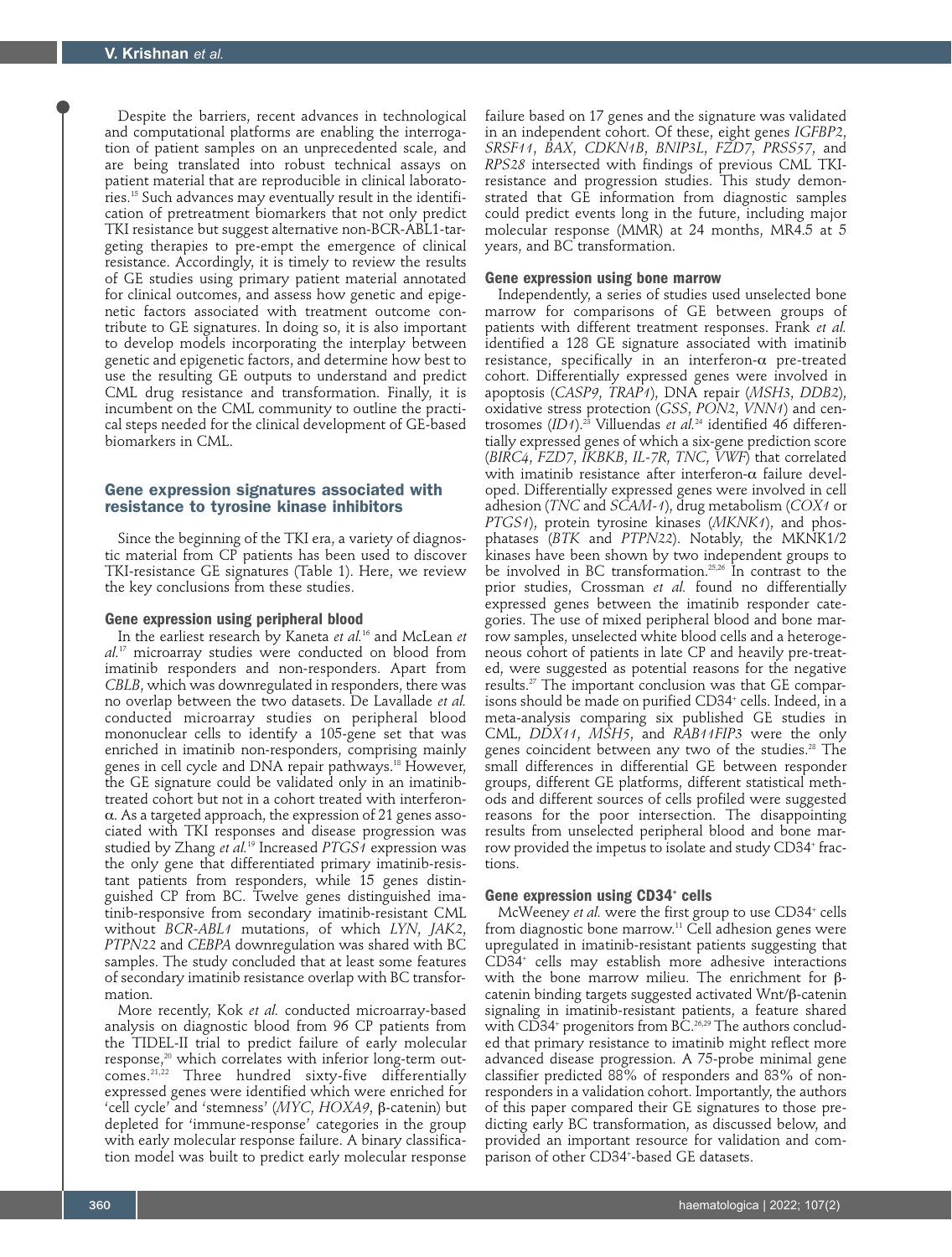|                                                                                                                  | Kok et al.,<br>2019<br>de Lavallade et al.,         | CP 132 (nilotinib Rx)<br>CP 96 (discovery);<br>CP 88 (validation);  | Diagnostic PB<br>Diagnostic PB                    | Unselected;<br><b>MINC</b>                                     | $(Ilumina HT-12v4)$<br>TaqMan LDA<br>Microarray<br>(Affymetrix HG-U133 | 365                    | EMR at 3 months<br>any cytogenetic response)<br>NR (failed to achieve<br>CCyR at 12 months; | GSEA indicated genes<br>immune function.<br>poorer outcome<br>enriched for cell<br>associated with<br>cycle, stem cell<br>depleted for<br>function, &<br>enriched for DNA<br>Predictive genes<br>recombination | LR-GES: 95% did well,<br>HR-GES: 77% failure,<br>rate of EMR failure<br>HR-GES had lower<br>but missed $479$ .<br>64% sensitivity;<br>but missed 2/9.<br>97% specificity.<br>with nilotinib<br>classification<br>model based<br>on 17 genes.<br>A binary<br>of genes whose<br>expression was<br>Identified a set                                                                                                                                         |  |
|------------------------------------------------------------------------------------------------------------------|-----------------------------------------------------|---------------------------------------------------------------------|---------------------------------------------------|----------------------------------------------------------------|------------------------------------------------------------------------|------------------------|---------------------------------------------------------------------------------------------|----------------------------------------------------------------------------------------------------------------------------------------------------------------------------------------------------------------|----------------------------------------------------------------------------------------------------------------------------------------------------------------------------------------------------------------------------------------------------------------------------------------------------------------------------------------------------------------------------------------------------------------------------------------------------------|--|
|                                                                                                                  | Zhang et al.,<br>2009                               | CP 15<br>secondary TKI-R 29,<br>ር <del>ኮ</del> 63;<br>Æ 5;<br>BC 27 | Diagnostic blood                                  | Unselected;<br>MNC<br>Unselected;<br>total WBC                 | Microarray<br>Plus 2.0)<br>TaqMan LDA                                  | 105<br>$\overline{21}$ | CCyR at 12 months                                                                           | repair by<br>genes but not primary<br>TKI-R<br>BCR-ABL1 signaling;<br>genes similar to BC<br>Secondary TKI-R<br>Predictive genes<br>influx/efflux, BC<br>involved in TKI<br>progression,                       | differentially<br>resistant to<br>in patients<br>regulated<br>imatinib<br>predicted primary<br>secondary TKI-R<br>distinguished<br>distinguished<br>CP from BC.<br>responders.<br>vs. optimal<br>12 genes<br>between<br>15 genes<br>PTGS1<br>$TKI-R$                                                                                                                                                                                                     |  |
|                                                                                                                  | McWeeney et al.,<br>2009                            | 24 NR (discovery);<br>6 NR (validation)<br>CP 12 R;<br>CPI7R        | Diagnostic PB & BM                                | MNC in validation group<br>CD34+ selected BM<br>MNC & CD34+ PB | (Affymetrix HG-U133<br>Microarray<br>Plus 2.0)                         | 885                    | $NR = >6696$ Ph <sup>+</sup><br>at 12 months<br>12 months;<br>R=CCyR at                     | enriched for cell<br>Predictive genes<br>Wnt/ <sup>8</sup> -catenin<br>targets of the<br>adhesion and<br>pathway                                                                                               | transformation (Yong et al.,<br>2006), PRC target genes<br>overlapped with three<br>in BC (Ko et al., 2020).<br>& microarray analysis<br>independent datasets<br>PPV 87.7%; NPV 73.7%<br>for BC genes (Zheng<br>PPV 94.4%; NPV 75%.<br>possible, successful<br>CD34+ cell selection<br>prediciting early BC<br>responder groups.<br>et al., 2006), genes<br>in 71% of patients.<br>Predictive genes<br>separated the<br>A75-probe set<br>classifier that |  |
| Table 1. Gene expression profiling studies comparing responders and non-responders to tyrosine kinase inhibitors | Frank et al.,<br>2006                               | $CP 23 R$<br>11 NR                                                  | Diagnostic<br>PB & BM                             | from BM & PB<br>Unselected;<br>total WBC                       | Affymetrix<br>Microarray<br>HG-U133A)                                  | 128                    | $MR = \ge 35\% Ph +$<br>at 12 months<br>$\leq 35\%$ Ph <sup>+</sup> );<br>$R = M CyR$       | apoptosis, oxidative<br>stress, DNA repair,<br>centrosomal genes<br>Predictive genes<br>transcriptional<br>enriched for<br>regulation of                                                                       | resistance to<br>imatinib was<br>predictor of<br>cytogenetic<br>A <sub>128-gene</sub><br>dentified<br>primary                                                                                                                                                                                                                                                                                                                                            |  |
|                                                                                                                  | das et al.,<br>lluen<br>2006                        | 12 validation<br>CP 32,                                             | Diagnostic BM                                     | Unselected;<br>BM                                              | (CNIO OncoChip)<br>Microarray                                          | 46                     | MC <sub>y</sub> R at 12 months                                                              | NK-KB, apoptosis,<br>Predictive genes<br>associated with<br>Wnt signaling,<br>cell adhesion,<br>DNA repair                                                                                                     | MCyR at 12 months<br>A 6-gene prediction<br>constructed which<br>could predict<br>model was                                                                                                                                                                                                                                                                                                                                                              |  |
|                                                                                                                  | Crossman et al.,                                    | patients previous<br>CP 29, included<br>on IFN-a                    | Prior to TKI, but could<br>ರ<br>have been on IFN- | from PB & BM<br>Unselected;<br>total WBC                       | $HG_$ [J95Av2]<br>(Affymetrix<br>Microarray                            |                        | R=CCyR within<br>$NR = > 35\% Ph$<br>after 1 year<br>9 months;                              | on purified CD34+<br><b>GE</b> comparisons<br>should be made<br>cells                                                                                                                                          | 몯<br>identified between<br>TKI responders an<br>non-responders<br>No DEG were                                                                                                                                                                                                                                                                                                                                                                            |  |
|                                                                                                                  | McLean e <i>t al.</i> ,<br>$\widetilde{\mathbf{5}}$ | CP 66                                                               | Diagnostic                                        | whole blood<br>Unselected;                                     | HG U95Av2<br>Affymetrix<br>Microarray                                  | ယ္တ                    | $NR = \frac{}{}$ >65% Ph <sup>+</sup><br>at 12 months<br>$(0% Ph^{+})$ ;<br>$R = C C y R$   | Predictive genes<br>cell adhesion,<br>enriched for<br>mitogenic<br>apoptosis<br>signaling,                                                                                                                     | responders from<br>non-responders.<br>used to develop<br>31 genes were<br>a classifier to<br>separate TKI-                                                                                                                                                                                                                                                                                                                                               |  |
|                                                                                                                  | Kaneta et al.,<br>ຮ                                 | CP 18;<br>CP 2;<br>BC 2                                             | Diagnostic                                        | Unselected;<br>PB &<br><b>MINC</b>                             | Microarray<br><b>CDNA</b>                                              | 79                     | $Ph+ at 5 months$<br>$(<35% Ph+)$ ;<br>$NR = > 65%$<br>R=MC <sub>K</sub> R                  | that GE profiles can<br>predict sensitivity<br>First evidence<br>to imatinib                                                                                                                                   | 15 or 30 genes were<br>prediction score to<br>used to develop a<br>responders from<br>non-responders<br>separate TKI-<br>79 DEG were<br>identified.                                                                                                                                                                                                                                                                                                      |  |
|                                                                                                                  |                                                     | numbers<br>Stage &                                                  | Time sample<br>taken                              | Unselected<br>$CD34$ cells;<br>PB/BM                           | Platform                                                               | N. of DEG              | predicted event<br>Time of                                                                  | <b>Biological insights</b>                                                                                                                                                                                     | Comments                                                                                                                                                                                                                                                                                                                                                                                                                                                 |  |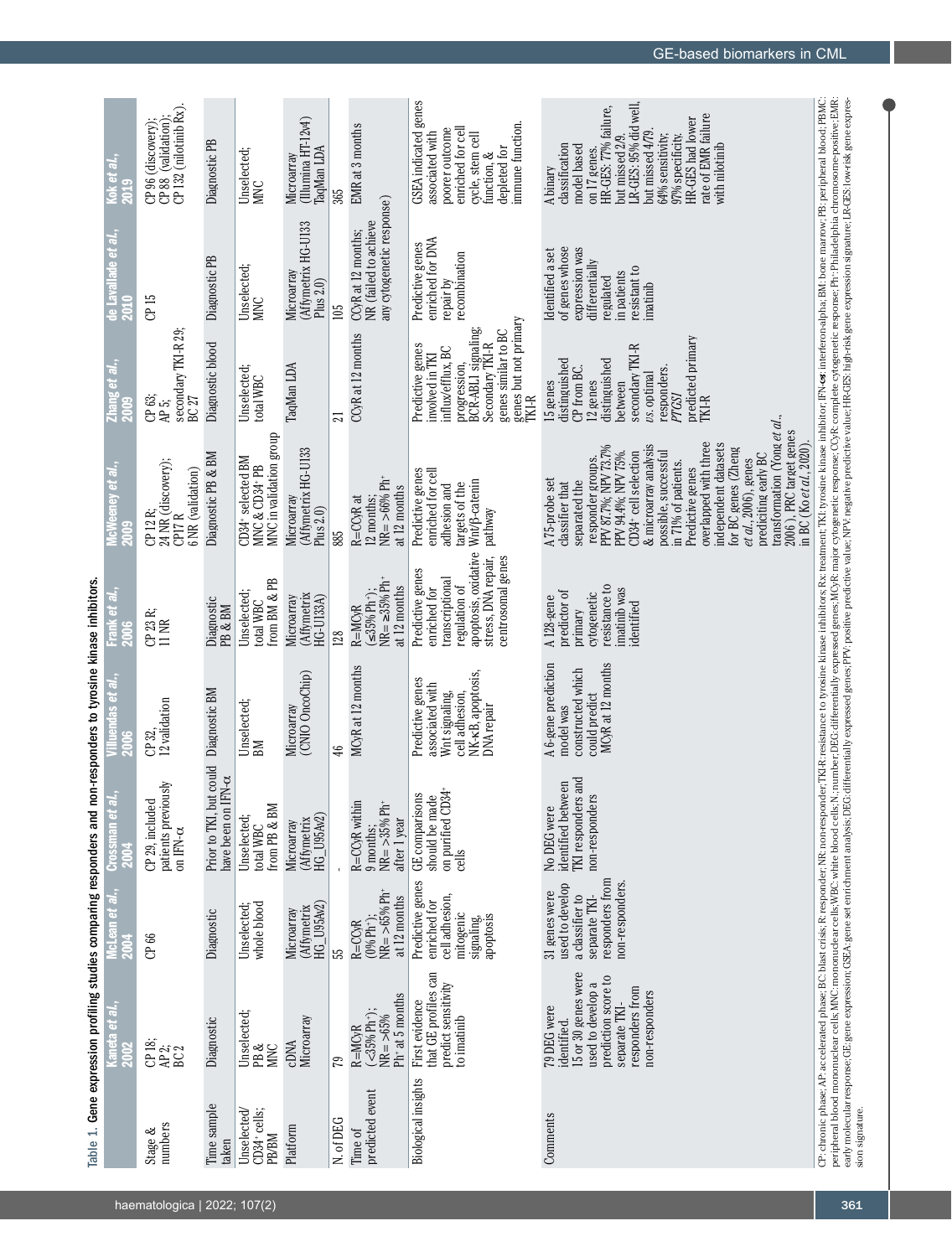# **Single-cell-based gene expression analysis**

Recent advances in single-cell analysis have enabled novel GE-based insights on the roles of tumor cell heterogeneity and clonal evolution under the selective pressure of therapeutics, with obvious applications in biomarker development.30 Leukemia stem cell (LSC) heterogeneity was characterized by Warfvinge *et al.* by combining highthroughput immunophenotyping with single-cell GE profiling with a defined panel of genes. $31$  LSC sub-fractions with more primitive and quiescent signatures had a higher persistence after TKI therapy with the most TKI-insensitive population identified as Lin<sup>-</sup>CD34+CD38<sup>low</sup>/<sup>-</sup> CD45RA– cKIT– CD26+ stem cells. Giustacchini *et al.* used the Smart-seq2 platform to combine single-cell RNAsequencing analysis with *BCR-ABL1* transcript detection using purified stem cells. A sub-population of BCR-ABL1<sup>+</sup> quiescent stem cells enriched for hematopoietic stem cell (HSC) signatures was found to persist during TKI therapy.32 Intriguingly, the BCR-ABL1- cells in CML patients were enriched for inflammatory, tumor growth factor- $\beta$  and tumor necrosis factor- $\alpha$  hallmarks and discriminated between the TKI-responder groups.

In addition to LSC-derived signatures, the GE signature of immune cells can be equally instructive. For example, plasmacytoid dendritic cells, the major producers of interferon- $\alpha$  *in vivo*, promoted resistance to nilotinib in CML patients.33 These studies imply that the cytokines released by immune cells in the bone marrow microenvironment, and the transcriptomic changes that they bring about on the LSC, may activate cytokine-dependent TKI resistance programs.34 Together, these single-cell studies demonstrate that GE signatures within malignant and nonmalignant compartments in CML are prognostically informative. We anticipate the discovery of additional biomarkers among discrete cell types which have the potential to be assayed by platforms available in standard pathology laboratories, e.g., by flow cytometry or immunohistochemistry.

# Gene expression signatures associated with blast crisis progression

Transcriptomic comparisons between the CP and BC stages have uncovered progression-related signatures that can herald BC transformation (Table 2). In the pre-TKI era, the time to BC transformation from CP varied between patients, and to understand this difference, Yong *et al.* compared CD34+ cells from leukapheresis samples provided by patients who progressed to BC within 3 years (aggressive leukemia) or after more than 7 years (indolent leukemia) following diagnosis.13 The study identified that lower *CD7* with higher *PR3* and *ELA2* expression at diagnosis was associated with longer survival. Intriguingly, when the GE signatures identified by Yong *et al.* and McWeeney *et al.* were compared, a significant overlap was found.<sup>11</sup> This important study demonstrated that biological processes associated with TKI resistance and early BC transformation overlapped, and that CD34+ cells from different sources (bone marrow *vs*. peripheral blood) contained this information.

In the post-TKI era, a landmark study by Radich *et al*. identified distinct transcriptional programs during BC progression.25 About 3,000 genes were associated with the BC stage with a dysregulated WNT/ $\beta$ -catenin pathway, decreased *Jun B* and *FOS*, and higher *PRAME* expression. The Radich dataset was subsequently used to compute a six-gene signature comprising *NOB1*, *DDX47*, *IGSF2*, *LTB4R*, *SCARB1*, and *SLC25A3* to predict progression.35 Independently, Zheng *et al.* isolated CD34+ cells and identified 34 differentially expressed genes as cells transited from CP to BC. Among the misregulated genes, *SOCS2* and *CD52* were downregulated while HLA-related genes were overexpressed in BC.<sup>36</sup>

To understand the biological mechanisms underlying GE changes in TKI resistance and BC, a recent study tested the hypothesis that prognostically important genes were enriched for targets of the polycomb repressive complex (PRC; see below).10 Importantly, target genes of PRC-asso-

|  |  | Table 2. Gene expression profiling studies comparing chronic phase and acute phase. |  |  |  |  |  |  |  |  |
|--|--|-------------------------------------------------------------------------------------|--|--|--|--|--|--|--|--|
|--|--|-------------------------------------------------------------------------------------|--|--|--|--|--|--|--|--|

|                                           | Yong et al.,<br>2006                                                                                                                               | Radich et al.,<br>2006                                       | Zheng et al.,<br><b>2006</b>           | Oehler et al.,<br><b>2009</b>            | Ko et al.,<br>2020                                                                                                                                                                                                                                                                     |
|-------------------------------------------|----------------------------------------------------------------------------------------------------------------------------------------------------|--------------------------------------------------------------|----------------------------------------|------------------------------------------|----------------------------------------------------------------------------------------------------------------------------------------------------------------------------------------------------------------------------------------------------------------------------------------|
| Stage & numbers                           | CP 68                                                                                                                                              | $CP$ 42;<br>AP 17;<br>BC 32                                  | $CP$ 11;<br>BC <sub>9</sub>            | $CP$ 42;<br>AP 17:<br><b>BC 34</b>       | $CP 16$ ;<br>$MBC$ 13;<br>LBC 5                                                                                                                                                                                                                                                        |
| Unselected/CD34 <sup>+</sup> ;<br>PBMC/BM | $CD34$ <sup>:</sup><br><b>PBMC</b>                                                                                                                 | Unselected;<br>BM                                            | $CD34$ <sup>:</sup> :<br><b>PBMC</b>   | Unselected;<br>BM                        | $CD34$ <sup>:</sup> :<br><b>PBMC</b>                                                                                                                                                                                                                                                   |
| Platform                                  | Microarray                                                                                                                                         | Microarray                                                   | Microarray                             | Microarray                               | Microarray                                                                                                                                                                                                                                                                             |
| N. of genes                               | 20                                                                                                                                                 | $3000+$                                                      | 114                                    | 6                                        | 431 Upregulated<br>LBC 522 downregulated                                                                                                                                                                                                                                               |
| Comments                                  | Identifies early $(\leq 3 \text{ years})$<br><i>vs.</i> late ( $\geq$ 7 years) BC<br>transformation.<br>Low CD7 & high PR-3<br>predicts higher OS. | <b>Identifies TKI-R</b><br>in CP (had BC-like)<br>signature) | Genes that<br>distinguish<br>CP and BC | Discriminates between<br>early & late CP | Identifies a core BC<br>gene expression<br>signature common to<br>MBC and LBC.<br>PRC-driven<br>transcriptional<br>reprogramming is<br>enriched for poor<br>prognostic genes in CP<br>in the CD34 <sup>+</sup> datasets<br>of Yong <i>et al.</i> (2006) and<br>McWeeney et al. (2009). |

CP: chronic phase; AP: accelerated phase; BC: blast crisis; MBC: myeloid blast crisis; LBC: lymphoid blast crisis; PBMC: peripheral blood mononuclear cells; BM: bone marrow; PR-3: proteinase-3: OS: overall survival; TKI-R: resistance to tyrosine kinase inhibitors; PRC: polycomb repressive complex.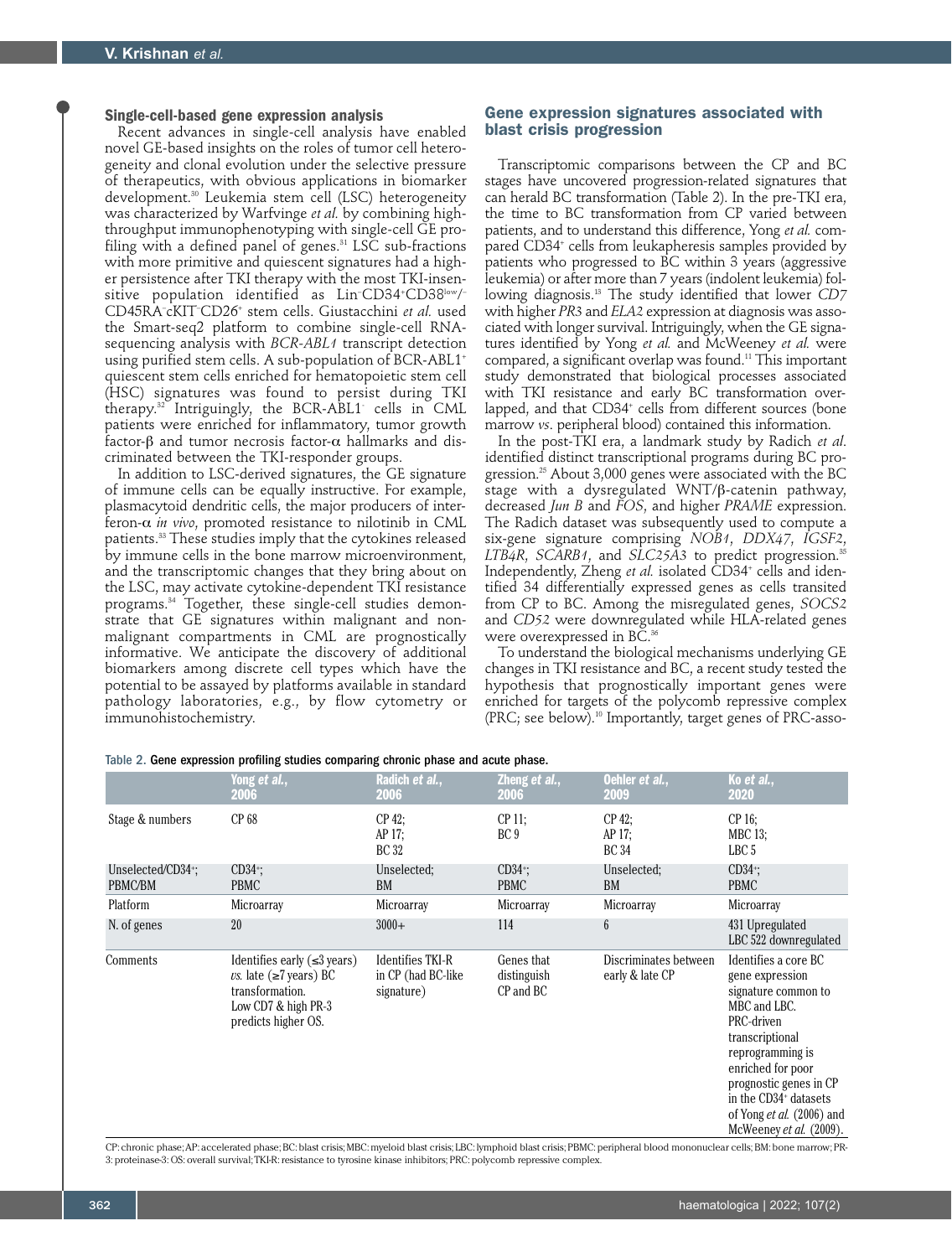ciated silencing in BC progression were enriched for downregulated genes identified in the datasets of both McWeeney *et al.* and Yong *et al.*10 The cross-validation of these three independent datasets suggests important lessons for the development of GE-based risk assessment: (i) the discovery of reproducible GE-based biomarkers is possible when homogeneous CD34+ populations are used; (ii) the processes of TKI resistance and BC transformation are biologically convergent despite genetic heterogeneity:<sup>10</sup> and (iii). PRC-regulated processes contribute to silencing of prognostically informative genes.

# Contribution of somatic mutations to gene expression signatures

Recent reviews have described the range and frequency of specific genetic mutations in patients who developed TKI resistance and/or BC.<sup>37</sup> For many of these genes, there is strong preclinical information indicating that their associated mutations contribute to or are even sufficient to produce TKI resistance or transformation phenotypes (summarized in Table 3).38-48 These studies imply that genetic mutations alter GE profiles, and here we review their contributions to GE changes in CML since these changes may represent useful GE-based biomarkers.

For *RUNX1* mutations, the Mustjoki group identified an accompanying GE signature in BC samples.<sup>49</sup> They found that *RUNX1* mutations were associated with the upregulation of stemness, B-cell markers, interferon and immune signaling and transcription factors regulating plasmacytoid dendritic cell development.

In analogous work, the overexpression of an *IKZF1* dominant-negative mutant in CD34+ cells from CP patients increased STAT5 expression, a pathway associated with imatinib resistance,50 and enhanced transformation.51 *RAG* expression status was recently assessed in diagnostic samples, given the role of RAG recombination as a mediator of *IKZF1* deletions.52 Notably, *RAG1/2* and *DNTT* upregulation at diagnosis suggested imminent lymphoid BC transformation within 12 months (8/8 patients), demonstrating that GE signatures can reliably predict transformation.

Despite limited functional interrogation of *ASXL1* using CML patient material, insertion sites within *ASXL1* promoted BC progression in a CP mouse model subjected to transposition-based mutagenesis.53 Transgenic expression of truncated protein ASXL1aa1-587 in mice increased HSC self-renewal, and Brd4 occupancy and chromatin accessibility around genes required for stemness, and predisposed mice to myeloid malignancies.54 However, the clinical relevance of diagnostic *ASXL1* mutations is still unclear because some patients with *ASXL1* variants at diagnosis can achieve a MMR after TKI therapy.<sup>14</sup> Furthermore, *ASXL1* mutations frequently disappeared when monitored in the long-term during TKI therapy (*personal observation by Dr. Dennis Kim*). Meanwhile, direct evidence for contributions of other mutations to CML GE signatures is currently lacking, and we have to infer them from studies in other malignancies (Table 3).

## Lessons from clonal hematopoiesis

Clonal hematopoiesis is the clinical phenomenon by which populations of hematopoietic cells expand and carry a somatic mutation that is at least 2% of the variant allele fraction.55 The common genes comprise *DNMT3A*, *TET2*, and *ASXL1*, and others also found in CML individuals, including *RUNX1*, *BCORL1*, and *TP53*. 56 Individuals with clonal hematopoiesis are at increased risk of developing hematologic malignancies, and it is therefore pertinent to ask whether clonal hematopoiesis-related mutations also confer increased risk of TKI resistance or progression. A study by Kim *et al.* has highlighted important features of clonal hematopoiesis-related mutations in CML.57 Firstly, they may occur in a non-Philadelphia chromosome-positive clone and predate the development of CML, and are unrelated to the CML clone. Secondly, even when a specific mutation occurs in the Philadelphia chromosome-positive clone, it only confers a relative risk of TKI resistance or progression. Indeed, patients with *RUNX1* mutations have been documented to achieve MMR (*personal observation, Dr. Dennis Kim*). Nevertheless, Kim *et al.* concluded that mutations in genes regulating epigenetic function (*TET2*, *ASXL1* among them) were associated with a higher risk of inferior TKI responses.

There are also strong preclinical data indicating that clonal hematopoiesis-related mutations result in subtle but important changes in GE in HSC. For example, *Dnmt3a*-deficient HSC show a loss of DNA methylation in regions enriched for self-renewal genes such as *Meis1*, *Evi1* and *HoxA9*. 58 In Tet2-deficient mice, the loss of DNA demethylation is accompanied by an expansion of the stem and progenitor cell compartments, and eventual myeloproliferation.45 In *ASXL1*-deficient mice, an increase in self-renewal capacity of stem cells is observed, through the loss of PRC1-mediated gene repression.59 Another interesting aspect of hematopoietic stem and progenitor cells harboring inactivating mutations of *DNMT3A* and *TET2* is that they both led to increased cytokine production in peripheral myeloid cells, including interleukin-6 and interleukin-1 $\beta.^{\scriptscriptstyle 60,61}$ Furthermore, mutations associated with clonal hematopoiesis are frequently found in monocytes, granulocytes, and natural killer cells compared to B or T cells, suggesting that their effects may also be manifest in multiple differentiated cell types within the hematopoietic compartment.<sup>62</sup> Together, these observations are relevant to the search for prognostic GE signatures in CML for the following reasons: (i) increased inflammation and cytokine production is associated with LSC persistence, $32$ and disease progression;<sup>10,63</sup> (ii) prognostic GE changes may be found in both CD34+ and CD34– fractions of peripheral blood or bone marrow mononuclear cells; and (iii) changes in natural killer cell function and number may predict treatment-free remissions, and presumably contain informative natural killer cell GE signatures.<sup>64-66</sup>

## Epigenetic contributions to gene expression signatures

## **Polycomb repressive complex-associated gene expression changes**

Among the most well studied epigenetic complexes in CML are the polycomb group ( $Pc\tilde{G}$ ) proteins.<sup>67</sup> The polycomb group proteins assemble into two complexes, PRC2 and PRC1, which modify histones through repressive H3K27 trimethylation (H3K27me3) and H2AK119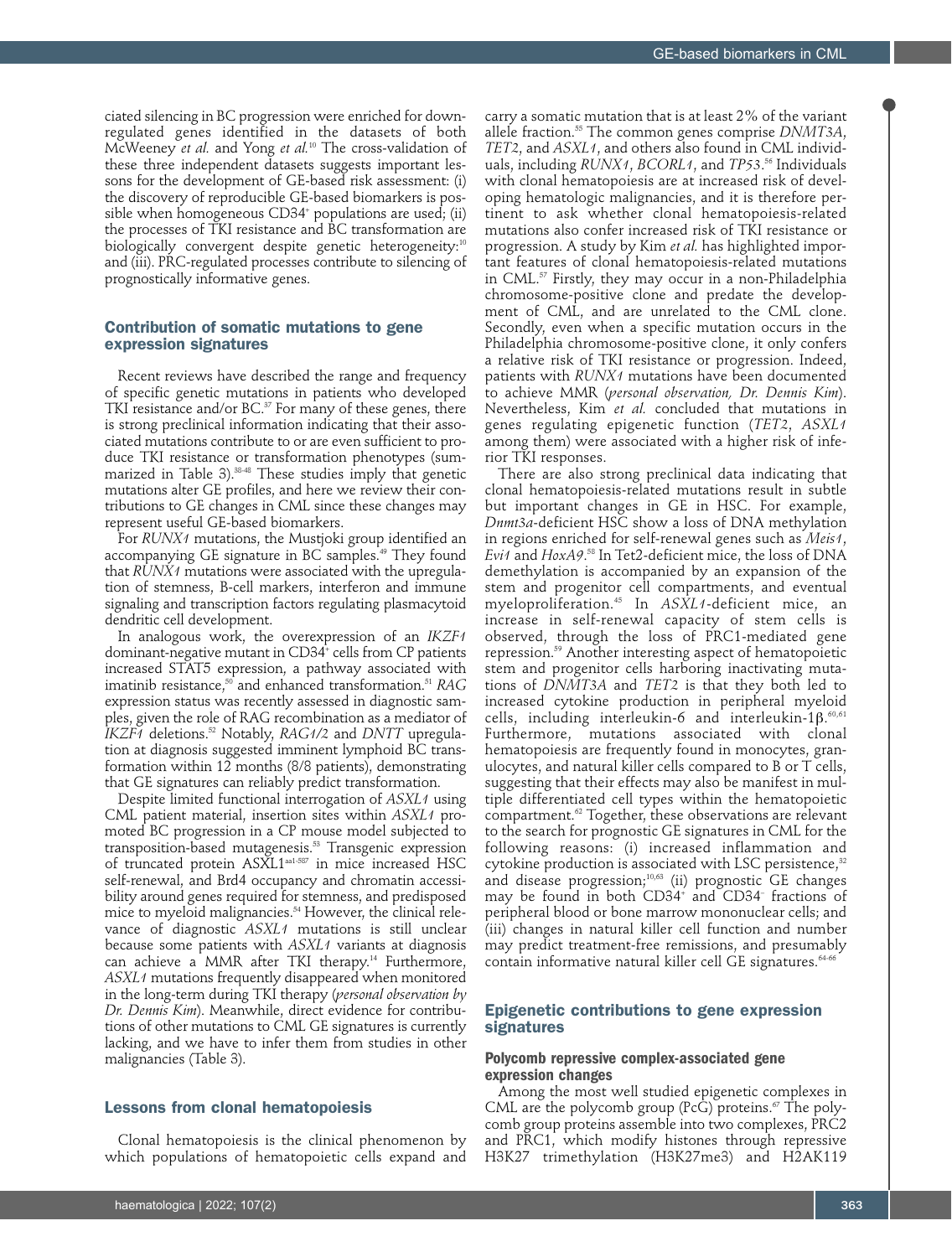monoubiquitination (H2AK119ub1),respectively, and in general repress gene expression.<sup>68</sup>

From a mechanistic standpoint, the most commonly occurring mutations in CML appear to converge in their ability to interact with and function in conjunction with the polycomb group proteins. ASXL1 functions in transcriptional repression through its interaction with PRC2 and BAP1.<sup>69</sup> BCORL1 is a transcriptional co-repressor that interacts with PCGF1, a core complex of the PRC1.1 complex.<sup>70</sup> The RUNX1-CBF- $\beta$  heterodimer mediates transcription by binding to *RUNX* sites, but also represses transcription by interacting and recruiting BMI1 of the PRC1 complex to target sites.<sup>71</sup> IKZF1 regulates transcription by interacting with repressive epigenetic complexes such as HDAC1, HDAC2, CHD3, CHD4, and SWI/SNF complex, and also recruits PRC2 to target gene loci in T cells.72 Thus, while the commonly mutated genes in CML have their own exclusive roles in transcriptional regulation, they also share a striking commonality as modulators of the PRC. Whether mutated variants of *RUNX1*, *ASXL1*, *IKZF1*, and *BCORL1* drive aberrant PRC recruitment and GE in CML remains to be determined.

In this respect, a recent study determined that lymphoid and myeloid BC transcriptomes are highly congruent, and that both undergo PRC-driven epigenetic reprogramming towards a convergent transcriptomic state.<sup>10</sup> PRC-dependent epigenetic reprogramming was attributed to gain- and loss-of-function mutations in members of the PRC1 and PRC2 complexes, respectively. Of these, ongoing BMI1/PRC1 activity contributes to maintaining the BC transcriptome, while EZH2/PRC2-binding was instructional for DNA hypermethylation-dependent gene repression. Importantly, the integrative model proposed by Ko *et al.* suggests that enrichment for PRC-dependent GE signatures at diagnosis can predict disease transformation and TKI resistance, as highlighted above.<sup>10</sup>

We also note that dysregulated regulation of PRC has been identified as a key feature of TKI-resistant LSC in CP. *EZH2* expression was higher in CML LSC than in normal HSC, and CML LSC have a stronger dependence on



Figure 2. Diagrammatic representation of the 'seed and soil' model of chronic myeloid leukemia. The model proposes that both acquired mutations and the cell state of the mutation-acquiring cell contribute to the process of full transformation to blast crisis (BC). A 'strong' mutation is defined as being able to confer selfrenewal function on a progenitor cell that does not possess inherent self-renewal capacity. A 'weak' mutation is unable to confer self-renewal function and can only transform a cell with native self-renewal ability, i.e., a stem cell. For both strong and weak mutations, it is likely that additional genetic and epigenetic events are necessary to confer the full suite of features required for BC transformation. The model is also based on the recent finding that BC progenitors which harbor different somatic mutations share a common or core transcriptome enriched for stemness, quiescence, and inflammatory gene expression signatures.<sup>20</sup> HSC: hematopoietic stem cell; LSC: leukemia stem cell; MPP: multipotential progenitor; LMPP: lymphoid-primed multipotent progenitor; CMP: common myeloid progenitor; GMP: granulocyte-macrophage progenitor; TKI-S/R: tyrosine kinase inhibitor-sensitive/resistant cells. Rx: treatment; CP: chronic phase; BC: blast crisis; CML: chronic myeloid leukemia; GE: gene expression.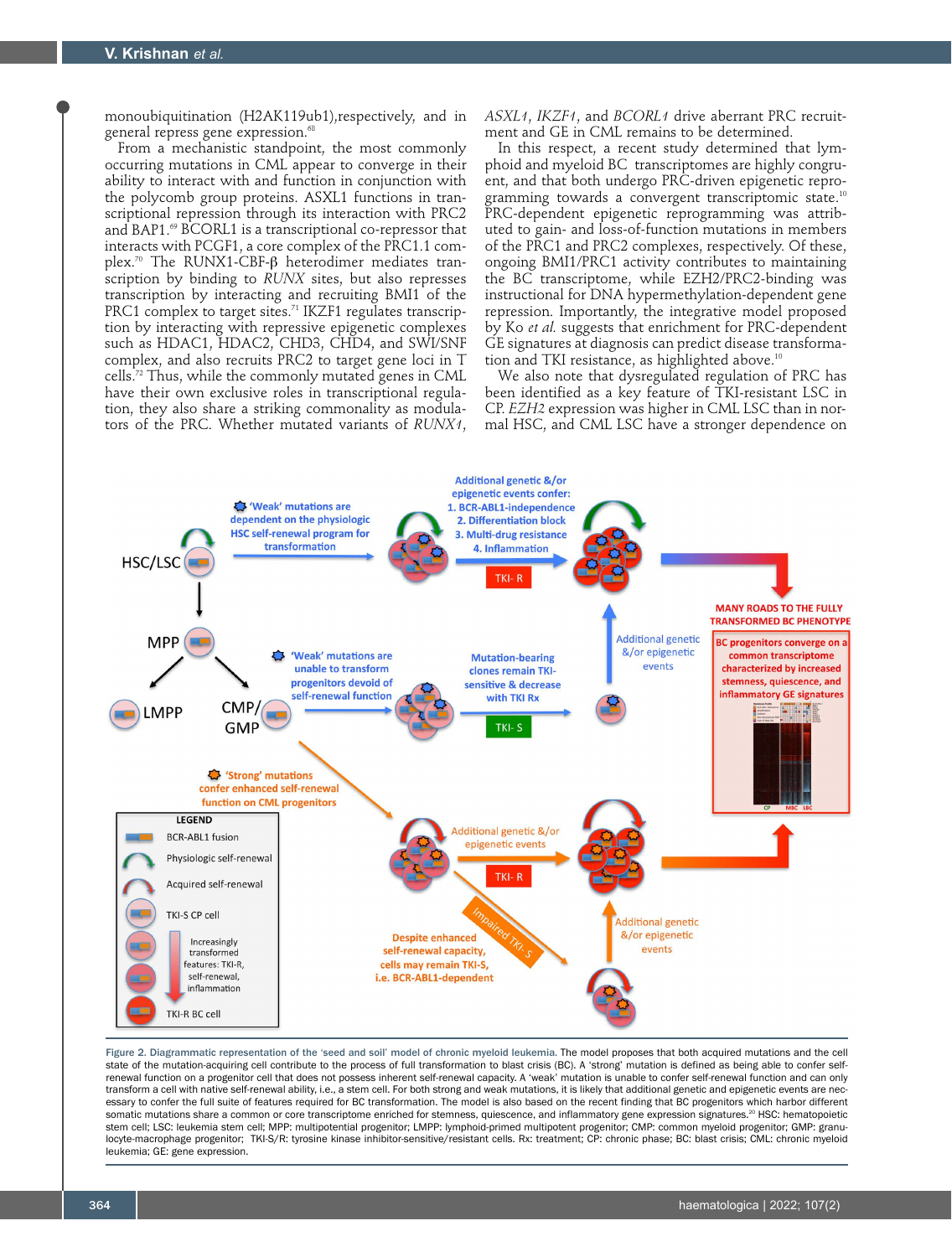|                                                      | Table 3. Functional effects of frequently mutated genes in blast crisis.                                  |                                                                                                       |                                                                                                                                                                                                                               |                                                                                                             |                                                                                                                                  |                                                                                                                                                  |                                                                                                                                                                                |
|------------------------------------------------------|-----------------------------------------------------------------------------------------------------------|-------------------------------------------------------------------------------------------------------|-------------------------------------------------------------------------------------------------------------------------------------------------------------------------------------------------------------------------------|-------------------------------------------------------------------------------------------------------------|----------------------------------------------------------------------------------------------------------------------------------|--------------------------------------------------------------------------------------------------------------------------------------------------|--------------------------------------------------------------------------------------------------------------------------------------------------------------------------------|
|                                                      |                                                                                                           | i K                                                                                                   |                                                                                                                                                                                                                               | <b>BCORL1</b>                                                                                               |                                                                                                                                  | Ê                                                                                                                                                | <b>SLINILS</b>                                                                                                                                                                 |
| Frequency: diagnosis/<br>progression (%)             | 2.6/18.3                                                                                                  | 6.1/16.0                                                                                              | 9.7/15.1                                                                                                                                                                                                                      | 0.9/8.6                                                                                                     | 0/8.4                                                                                                                            | 0.9/6.7                                                                                                                                          | 2.3/4.5                                                                                                                                                                        |
| Function                                             | Transcription<br>factor                                                                                   | Transcription<br>factor                                                                               | Transcriptional<br>repression                                                                                                                                                                                                 | Transcriptional<br>co-repressor                                                                             | Transcription<br>factor                                                                                                          | Methylcytosine<br>dioxygenase                                                                                                                    | DNA methylation                                                                                                                                                                |
| Mode of action and<br>interactions                   | DNA binding via<br>RUNT domain.                                                                           | DNA binding via zinc<br>finger domain.                                                                | Regulator of H3K27me3<br>& H2AK119ub1 marks                                                                                                                                                                                   | Represses transcription<br>by binding to class II<br>HDAC & CTBP1                                           | DNA binding via zinc<br>finger domain                                                                                            | 5-hydroxymethylcytosine<br>5-methylcytosine to<br>Conversion of                                                                                  | Transfer of methyl group<br>to cytosines on DNA                                                                                                                                |
| with other complexes<br>Interactions                 | P300, CBP, PRC1, NuRD,<br>SWI/SNF, MLL/TrxG                                                               | HDAC1, HDAC2, CHD3,<br>CHD4, PRC2, CtBP1,<br><b>SWISNF</b>                                            | PRC2, BAP1 complexes                                                                                                                                                                                                          | PCGF1, the core PRC1.1<br>component                                                                         | FOG1 through N-terminal<br>Zinc finger domain                                                                                    | 2-HG, vitamin C, OGT,<br>WTI, VPRBP, IDAX                                                                                                        | PRC2, EVI1, ISGF3, AP2a,<br>ZEB1, HDAC1                                                                                                                                        |
| Aberration in CML                                    | RUNT domain mutations<br>deletions and fusions                                                            | exon $\Delta 4-7$ (IK6),<br>exon $\Delta2-7$<br>Deletions-                                            | and nonsense mutations in<br>Majority are frameshift<br>exon 12                                                                                                                                                               | Frameshift, nonsense<br>mutations                                                                           | Zinc finger domain<br>variants                                                                                                   | and frameshift mutations<br>TET2 mutations may be<br>CHIP-related or a part<br>Missense, nonsense<br>of the Ph <sup>+</sup> clone                | present in the Ph clone<br>DNMT3A mutations are<br>mostly CHIP mutations<br>since they are also                                                                                |
| Effects on gene<br>expression                        | Up: Interferon signaling,<br>immune molecules,<br>Down: DNA repair<br>pDC-TF.                             | Up: JAK-STAT signaling,<br>and DNA repair genes<br>Down: B-cell lineage<br>self-renewal genes.        | and chromatin accessibility<br>Increased Brd4 occupancy<br>around genes                                                                                                                                                       | Transcriptional repressor<br>Other targets unknown<br>of E-cadherin.                                        | transactivation by PU.1<br>transactivation activity<br>mutants have altered<br>GATA2 MDS and AML<br>CML L359V mutant<br>inhibits | at CpG sites in myeloid<br>decreased methylation<br>cancers with mutant<br>hydroxylation and<br>5-methylcytosine<br>Impaired<br>TET <sub>2</sub> | canyon regions enriched<br>methylation at the edge<br>DNMT3A-deficient HSC<br>for self-renewal genes<br>such as MEISI, EVII,<br>of hypomethylated<br>show loss of DNA<br>НОХА9 |
| Effect of mutant protein/<br>gene knock out in vitro | fs-ter94 in 32D-BCR-ABLI<br>RUNXI H78Q orV91<br>model blocked<br>differentiation                          | cells isolated from CP-CML<br>IK6 expression in CD34<br>patients enhances their<br>in vitro expansion | proliferation, and decreased<br>megakaryocyte and erythroid<br>Truncated ASXLI increased<br>differentiation along<br>lineages                                                                                                 | increased the re-plating<br>depleted Lin <sup>-cells</sup><br><b>BCORLI</b> depletion<br>capacity of Runx1- | MDS and AML GATA2<br>differentiation and<br>mutants inhibit<br>apoptosis                                                         | CD34+ cells increased the<br>expense of erythroid and<br>monocytic lineage at the<br>TET2 silencing in human<br>lymphoid lineages                | mutations reduce protein<br>Nearly a third of CHIP-<br>related DNMT3A<br>stability                                                                                             |
| Effect of mutant protein/<br>gene knock out in vivo  | phase-like phenotype<br>V91fs-ter94 mutants<br>induced a BC or<br>RUNXI H78Q or<br>accelerated<br>in mice | Ikaros DNA binding<br>domain inactivation<br>in early pre-B cells<br>eads to ALL                      | AML, MPN, MDS-like<br>diseases                                                                                                                                                                                                | Effect of CML BCORL<br>wariants unknown                                                                     | predisposition syndrome<br>been recognized as a<br>GATA2 deficiency has<br>major MDS<br>in humans                                | to increased stem cell<br>Conditional TET2 loss<br>in the hematopoietic<br>compartment leads<br>self-renewal                                     | Dramt3a ablation in HSC<br>develop a spectrum of<br>myeloid and lymphoid<br>predisposes mice to<br>malignancies                                                                |
| variant studied<br>Effect on CML                     | Yes                                                                                                       | Yes                                                                                                   | Yes                                                                                                                                                                                                                           | $\geq$                                                                                                      | $\geq$                                                                                                                           | $\geq$                                                                                                                                           | $\geq$                                                                                                                                                                         |
| References                                           | Branford et al., 2018<br>Awad et al., 2020<br>Zhao et al., 2012                                           | Joshi et al., 2014<br>Beer et al., 2015                                                               | Balasubramani et al., 2015<br>Yang $\,et\,al.\,2018\,$ Katoh, $2013$                                                                                                                                                          | Pagan et al., 2007<br>Wong et al., 2016                                                                     | Branford et al., 2018<br>Zhang et al., 2009                                                                                      | Pronier et al., 2011<br>Crusio et al., 2011<br>Kim et al., 2017                                                                                  | Hervouet et al., 2018<br>Branford et al., 2018<br>Huang et al., 2018<br>Mayle et al., 2015<br>Kim et al., 2017                                                                 |
|                                                      |                                                                                                           |                                                                                                       | HDAC:histone deacetylases; CML: chronic myeloid leukemia; CHIP: clonal hematopoiesis of indeterminate potential; MDS: myelodysplastic syndrome; AML: acute myeloid leukemia; HSC: hematopoietic stem cell; CP: chronic phase; |                                                                                                             |                                                                                                                                  |                                                                                                                                                  |                                                                                                                                                                                |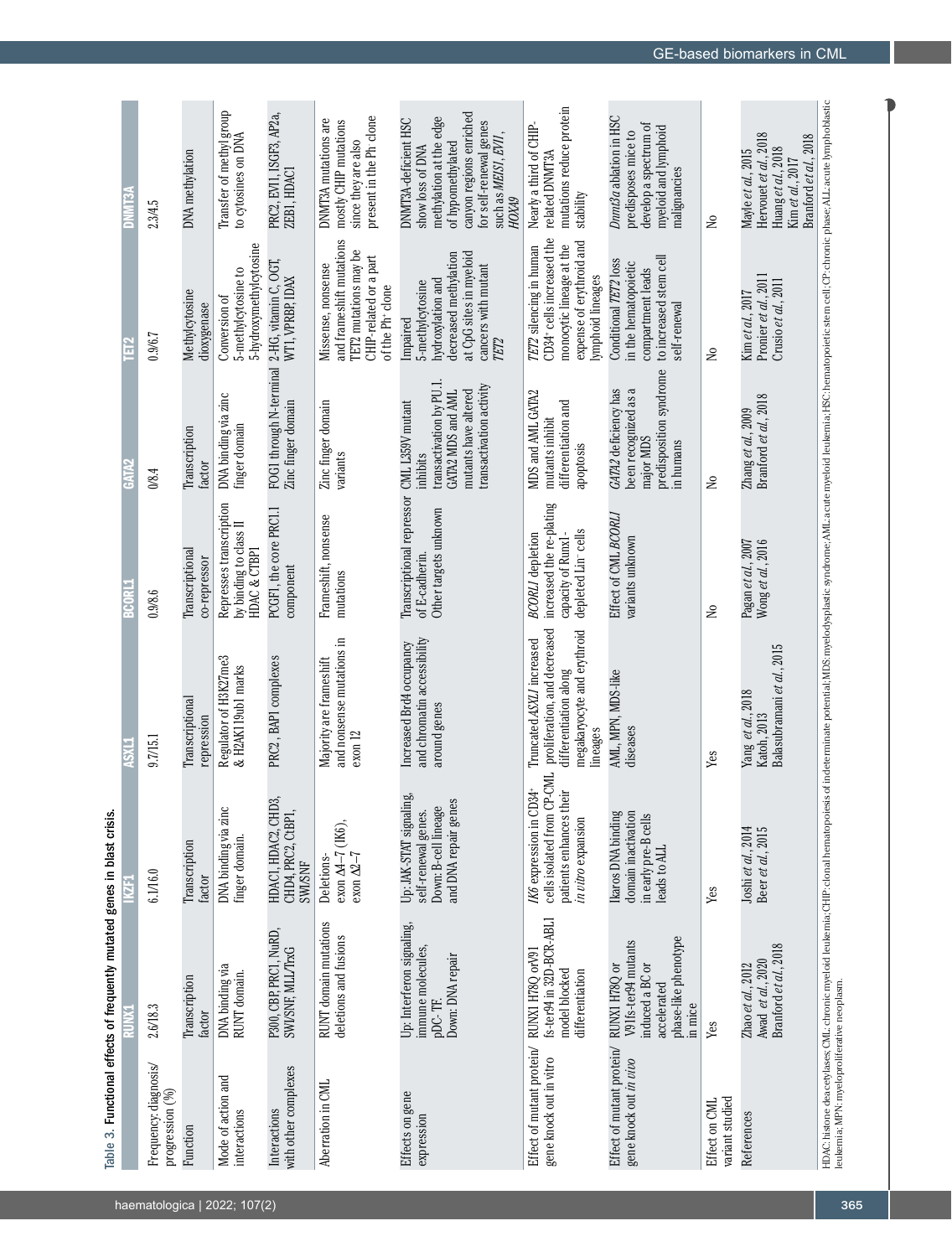the PRC2-EZH2 axis for survival and TKI resistance.73,74 Likewise, higher *BMI1* levels at diagnosis correlated with disease progression from CP to BC.12 while *BMI1* overexpression in CP CD34+ cells increased proliferation and self-renewal,<sup>75</sup> and transformed B-lymphoid progenitors *in vivo*. 76

## **DNA methylation-associated gene expression changes**

Many studies have examined the role of DNA methylation as a regulator of aberrant GE in CML pathogenesis. In candidate-based approaches, genes involved in cell cycle regulation (*P16*, *P53*, *PLCD1*, *PER3*, *HIC1*), differentiation (*HOXA4*, *DLX4*, *DDIT3*, *SPI1*) proliferation (*CDH13*, *DAPK1*), apoptosis (*BIM*), Wnt regulation (*sFRP1*, *CBY1*), LSC maintenance (*MTSS1*), and cell signaling (*Jun B*, *SOCS2*) were identified as targets of DNA methylation. $\frac{67}{77}$ 

Recent unbiased genome-wide methylome analyses have solidified the concept of aberrant DNA methylation as a driver of resistance and transformation. The number of differentially methylated regions in CP increased from ~600 to ~6,500 CpG sites in BC.<sup>78</sup> BC was associated with heightened DNA hypermethylation, and to a lesser extent hypomethylation, around promoters of genes involved in

stem cell fate, differentiation and leukemia-related functions.10 Mechanistically, differential DNA methylation patterns in CML have been attributed to underlying *DNMT3A/TET2* mutations, PRC2-dependent epigenetic re-programming, and cytosolic sequestration of Tet2 by BCR-ABL1.<sup>79</sup> Notably, the physiological targeting of DNA hypermethylation using 5-aza-2'-deoxycytidine ameliorated disease phenotypes in a mouse model of CP disease,<sup>80</sup> while low-dose decitabine displayed clinical activity in patients refractory to imatinib,<sup>81</sup> suggesting DNA methylation does indeed contribute to TKI resistance.

Based on the biological insights gleaned so far, it is possible that progression-related DNA methylation signatures may already be evident at diagnosis, particularly in patients presenting with advanced CP.<sup>10</sup> The DNA methylation status of specific target genes might therefore be useful in the timely identification of such patients for more aggressive therapies. Furthermore, given that DNA methylation is a relatively stable epigenetic and biochemical mark, there are practical advantages to developing DNA methylation-based biomarkers rather than transcript-based readouts, especially for the development of robust clinical-grade tests (Figure 3).

N

| <b>STAGE 0</b>                                                                                                                                                                                                                                                                                                                                                                                                                                                                                                                                                                                                                                                        | <b>STAGE I</b>                                                                                                                                                                                                                                                                                                                                                                                                                                                                                                                                                                                                                                                                                                                                                                                                                                                                                                                 | <b>STAGE II</b>                                                                                                                                                                                                                                                                                                                                                                                                                                                                                                                                                                                   | <b>STAGE III</b>                                                                                                                                                                                                                                                                                                                                                                                                                                                                                                                                           |
|-----------------------------------------------------------------------------------------------------------------------------------------------------------------------------------------------------------------------------------------------------------------------------------------------------------------------------------------------------------------------------------------------------------------------------------------------------------------------------------------------------------------------------------------------------------------------------------------------------------------------------------------------------------------------|--------------------------------------------------------------------------------------------------------------------------------------------------------------------------------------------------------------------------------------------------------------------------------------------------------------------------------------------------------------------------------------------------------------------------------------------------------------------------------------------------------------------------------------------------------------------------------------------------------------------------------------------------------------------------------------------------------------------------------------------------------------------------------------------------------------------------------------------------------------------------------------------------------------------------------|---------------------------------------------------------------------------------------------------------------------------------------------------------------------------------------------------------------------------------------------------------------------------------------------------------------------------------------------------------------------------------------------------------------------------------------------------------------------------------------------------------------------------------------------------------------------------------------------------|------------------------------------------------------------------------------------------------------------------------------------------------------------------------------------------------------------------------------------------------------------------------------------------------------------------------------------------------------------------------------------------------------------------------------------------------------------------------------------------------------------------------------------------------------------|
| <b>Discovery Phase</b><br>Identification of genes associated<br>with clinically meaningful group                                                                                                                                                                                                                                                                                                                                                                                                                                                                                                                                                                      | <b>Analytical Validity</b><br>Accurately & reliably measure<br>GE-related phenotype                                                                                                                                                                                                                                                                                                                                                                                                                                                                                                                                                                                                                                                                                                                                                                                                                                            | <b>Clinical Validity</b><br>Differentiates biologically or<br>clinically meaningful groups                                                                                                                                                                                                                                                                                                                                                                                                                                                                                                        | <b>Clinical Utility</b><br>Improvement in clinical decision-<br>making & outcomes vs when test is<br>not used                                                                                                                                                                                                                                                                                                                                                                                                                                              |
| Unbiased vs candidate approach<br>Use of well-annotated samples<br>using standard response criteria<br>Consider stability of material to<br>be assayed, e.g. RNA, DNA<br>Consider performance<br>$\bullet$<br>characteristics of discovery<br>platform: biased or unbiased<br>Consider technical & statistical<br>robustness of discovery pipeline<br>Gene set curation<br>Preferably informed by biological<br>understanding, e.g. stemness-<br>related, proliferation, and<br>disease progression<br>Identify minimum gene set that<br>distinguishes biologically or<br>clinically meaningful groups<br>Level of GE-related variable<br>should robustly distinguish | Define test methodology<br>Assay platform:<br>$\bullet$<br>· mRNA-based (RT-PCR, ISH,<br>LCM, microarray, nanostring)<br>Protein-based (conventional<br>and multiplex IHC, FC)<br>· DNA-based (e.g. DNA<br>methylation)<br>High-dimensional single-cell<br>technologies (mass cytometry,<br>scRNA/ATAC-seq)<br>Assess test sensitivity,<br>$\bullet$<br>specificity, reliability, and<br>robustness for measurement of<br>gene set from DEV Stage 0<br>Inclusion of appropriate<br>$\bullet$<br>controls, e.g. housekeeping<br>genes<br>Determine tissue &<br>cell type to test<br>Tissue should represent that<br>$\bullet$<br>which is routinely collected as<br>part of clinical care, e.g BM at<br>diagnosis, PBMC at diagnosis<br>and follow ups<br>$\bullet$<br>BM:<br>$-MNC:$<br>• CD34+-selected/unselected<br>· FFPE<br>$\bullet$<br>PBMC:<br>• CD34 <sup>+</sup> -selected/unselected<br>Other cell types: NK, MDSCs | Identify biologic and/or clinical<br>outcome of interest<br>Upfront response to first-line<br>$\bullet$<br>TKI per NCCN/ELN criteria<br>Response to 2nd and<br>$\bullet$<br>subsequent TKI<br><b>BC</b> transformation rate<br>EFS, DFS, PFS, OS<br>TFR rates<br>Identification of cohort for testing<br>Availability and completeness of<br>clinical data e.g. risk factors,<br>therapeutic history<br>Adequate description of study<br>population:<br>· Inclusion/exclusion criteria<br>• Sample size<br>• Demographics<br>Detailed annotation of clinical<br>risk factors, therapeutic history | Determine use of test<br>These may include:<br>Reliably identifying patients at<br>increased risk of BC progression<br>Suggesting choice of first-line<br>TKI that allows attainment of<br>DMR & TKI stoppage criteria<br>without TKI switch<br>Following TKI stoppage, identify<br>patients who are at risk of<br>recurrence<br><b>Consider type of study</b><br>Retrospective study with<br>archived specimens<br>Prospective clinical trial<br>• Patient management not<br>affected by test result<br>• Patient management<br>determined by test result |
| between groups<br>Consider and/or assess if gene<br>products (mRNA, protein) or<br>factors regulating GE (e.g. DNA<br>methylation of gene promoter)<br>can be reliably assayed using<br>standard clinical platforms, e.g.<br>IHC, FC, RT-PCR, bisulfite PCR<br>Readout (e.g. mRNA) should be<br>stable, and detectable in tissues<br>that are routinely available in<br>standard of care settings                                                                                                                                                                                                                                                                     |                                                                                                                                                                                                                                                                                                                                                                                                                                                                                                                                                                                                                                                                                                                                                                                                                                                                                                                                | Data analysis<br><b>Blinded testing and result</b><br>interpretation<br>Identify potential biases in study<br>& impact on study<br>Provide estimates of sensitivity<br>and specificity with 95% CI<br>Provide estimates of positive<br>$\bullet$<br>and negative prodictive values                                                                                                                                                                                                                                                                                                                | <b>Evaluation of additional outcomes</b><br>Cost-effectiveness<br><b>Quality of life measures</b><br>Avoidance of toxicities<br>Pharmacologic factors (e.g. drug<br>metabolism and side-effects,<br>patient compliance).                                                                                                                                                                                                                                                                                                                                   |

Figure 3. Stages of development of gene expression-based biomarkers. In chronic myeloid leukemia (CML), the development of gene expression-based biomarkers can be divided into three stages following an initial discovery phase. These stages will each determine the analytical validity, clinical validity, and clinical utility of the tests in question. Examples of CML-specific issues or questions that are pertinent to each stage are outlned in boxes under each stage. GE: gene expression; IHC: immunohistochemistry; FC: flow cytometry; RT-PCR: reverse transcriptase polymerase chain reaction; ISH: *in-situ* hybridization; LCM: laser capture microdissection; scRNA-seq: single-cell RNA sequencing; ATAC-seq: assay for transposase-accessible chromatin sequencing; BM: bone marrow; PBMC: peripheral blood mononuclear cell; MNC: mononuclear cells; FFPE: formalin-fixed paraffin-embedded tissues; PB: peripheral blood; NK: natural killer cells; MDSC: myeloid-derived suppressor cells; TKI: tyrosine kinase inhibitor; NCCN: National Comprehensive Cancer Network; ELN: European LeukemiaNet; BC: blast crisis; EFS: event-free survival; DFS: diseasefree survival; PFS: progression-free survival; OS: overall survival, TFR: treatment-free remission; 95% CI: 95% confidence interval; DMR: deep molecular response..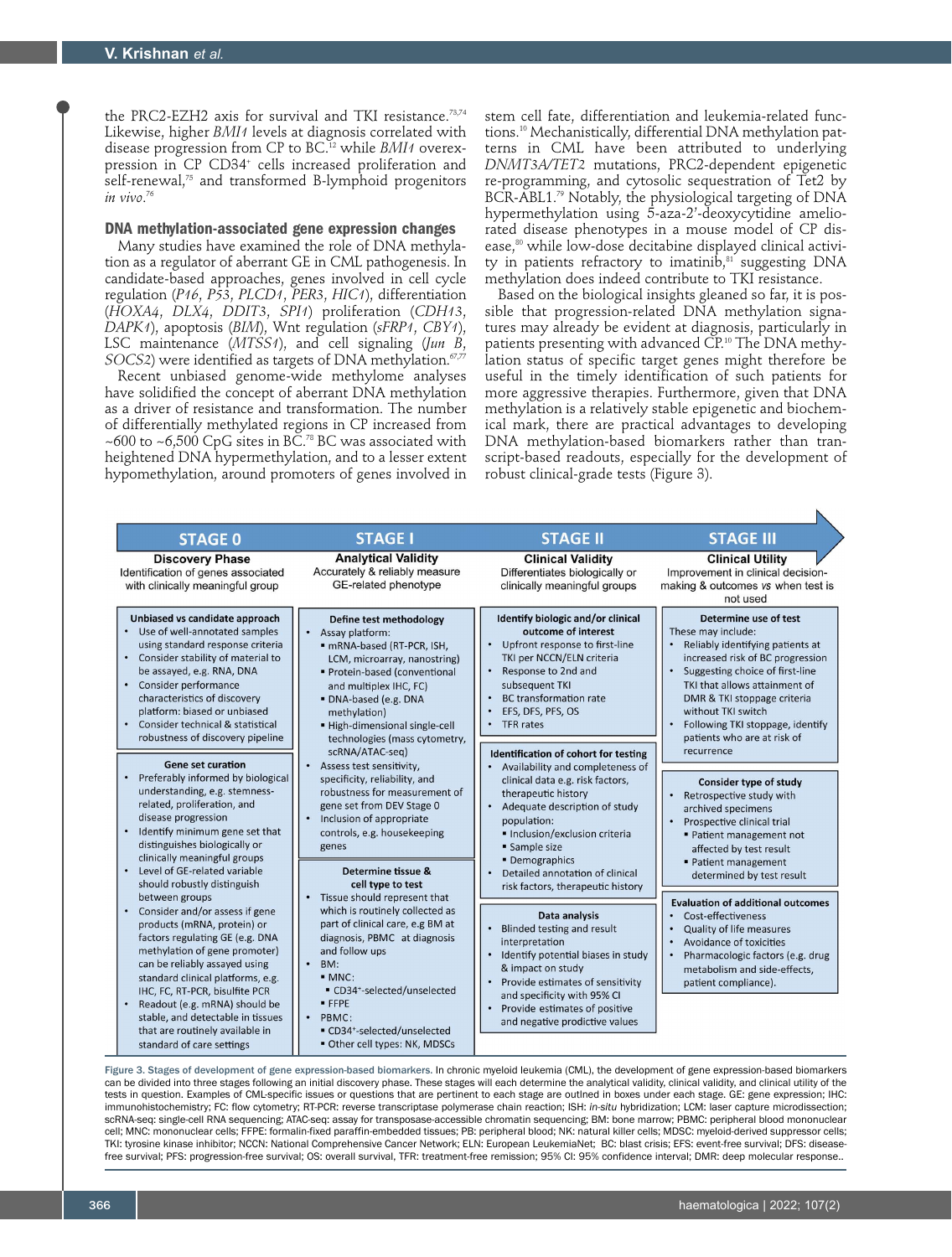## Gene expression profiles and mutations: 'seed and soil' revisited

As described above, it will be important to develop CML models that integrate the interaction between genetic and epigenetic factors in driving drug resistance and disease transformation. In this respect, the effects of specific mutations may be cell-context dependent, with differential effects on GE and function depending on the cell type being examined. This is particularly the case for mutations affecting transcription factors, for which cell states, and their attendant chromatin accessibility profile, determine whether the mutated transcription factor has access to its target genes.

To integrate contributions from both the above features, we propose a model in which the cell of origin, with its attendant epigenetic and transcriptional program, determines the ability of specific mutations to contribute to biological and clinical outcomes (Figure 2). This model is a derivative of the 'seed and soil' hypothesis of cancer initiation.82 The model will be useful for hypothesis testing, and likely explains an important feature of BCR-ABL1 itself. It has been shown in murine models that only when expressed in HSC, but not more committed progenitors, can BCR-ABL1 induce a myeloproliferative disorder. This is likely because BCR-ABL1 is incapable of conferring self-renewal capacity upon committed progenitors, indicating that CML cells rely on BCR-ABL1-independent mechanisms for stemness programs. These findings are in contrast to those for other leukemia fusion genes (e.g., *MLL-ENL*, *MLL-AF9*, *MOZ-TIF2*) which are capable of conferring self-renewal and transform progenitor cells.<sup>83</sup> Relatedly, the model may also explain a naturally occurring phenomenon whereby normal individuals found to carry the *BCR-ABL1* fusion in their peripheral blood mononuclear cells apparently never develop CML.84 Here, the model would posit that the *BCR-ABL1* fusion is occurring in a long-lived progenitor without selfrenewal function.

Analogous to the situation regarding cancer initiation by leukemia fusion genes, mutations devoid of selfrenewal function may only confer an increased risk of BC transformation when they occur in a target cell that already possesses physiological self-renewal function. According to this model, mutations in *RUNX1* that are sufficient to induce BC-like disease in mice (Table 3) may be deemed a 'strong' biological seed that can transform many cell types within the hematopoietic hierarchy. Such mutations would be expected to induce disease progression in the majority of patients who harbor such mutations, which is indeed the case. $37$  However, a minority of CP patients with *RUNX1* mutations continue to enjoy sustained deep maolecular responses, $57$  suggesting the existence of other important factors that modulate *RUNX1* function. Along the same lines, *ASXL1* was recently identified as the most frequently mutated gene at diagnosis in nine patients, the majority (n=6) of whom eventually developed BC, while a minority (n=2) achieved a MMR.14

In contrast to the above examples, the prognostic impact of 'weak' seeds is much less clear. In a study by Kim *et al*., at least four different patterns were observed for *TET2* mutations.<sup>57</sup> One pattern is seen in patients with TKI resistance when both *TET2* and *ABL1* variant allele frequencies increased following TKI therapy, while

another is seen when the *TET2* variant allele frequency reduces after TKI treatment in patients with disease progression. In other cases, *TET2* mutations were also detected within Philadelphia chromosome-negative cells, and here, patients showed complex outcomes following TKI therapy, with some achieving MMR and others showing TKI resistance. These observations suggest that the effect of *TET2* mutations are highly contextual.

## Challenges ahead but room for optimism

As described above, the discovery of a limited and tractable set of genes that is prognostic across a majority of CML patients has been challenging for clinical, biological, and technical reasons. Nevertheless, there is room for optimism. In the setting of breast cancer, GE panels comprising 21 genes that encompass various aspects of breast cancer biology have been found to be predictive of therapeutic response, and minimized the use of additional therapy without compromising survival.<sup>85</sup> Among liquid tumors, a recent study in acute myeloid leukemia demonstrated that a parsimonious 17-gene GE score, derived from a larger set of stemness-conferring genes, predicts resistance to initial therapy.<sup>86</sup> Interestingly, this score was independent of cytogenetic and mutational risk factors, and suggests that biological factors (e.g., stemness) transcend traditional genetics-based groupings.<sup>87</sup>

Encouragingly in CML, two recent reports suggest that it is possible, using peripheral blood samples taken at diagnosis or 3 months after diagnosis, to predict deep molecular responses and also sustained treatment-free remissions. In the first study, the Adelaide group showed that the rate of decline of *BCR-ABL1* transcripts during first-line TKI therapy (calculated from baseline and 3 month *BCR-ABL1* transcript levels) predicts success of treatment-free remission.<sup>88</sup> The time taken for BCR-ABL1 transcripts to halve was the strongest independent predictor of sustained treatment-free remission: 80% in patients with a halving time of <9.35 days *versus* 4% if the halving time was  $>21.85$  days (P<0.001). In a separate study, Radich *et al.* reported that GE signatures from peripheral blood taken prior to TKI initiation can distinguish individuals who will achieve a deep molecular response (MR4.5) at 5 years from those who will have suboptimal responses.89 Thus, biological information encoded in GE data can predict very long-term clinical outcomes in CML, and it is therefore conceivable that GE-based data will be able to identify patients in whom TKI therapy can be safely discontinued. More importantly, these early reports suggest that despite the likely existence of diverse resistance mechanisms within the study populations, final common paths, readout either as dynamic measures of *BCR-ABL1* transcript levels, or peripheral blood GE signatures are indeed discoverable.

## Stages in developing gene expression-based risk assessment

The stages of developing GE-based tests has been outlined in recent reviews and consensus statements, and comprise at least three phases that assess: analytical validity (reliably measuring the genotype of interest), clinical validity (ability to segregate patients into biologi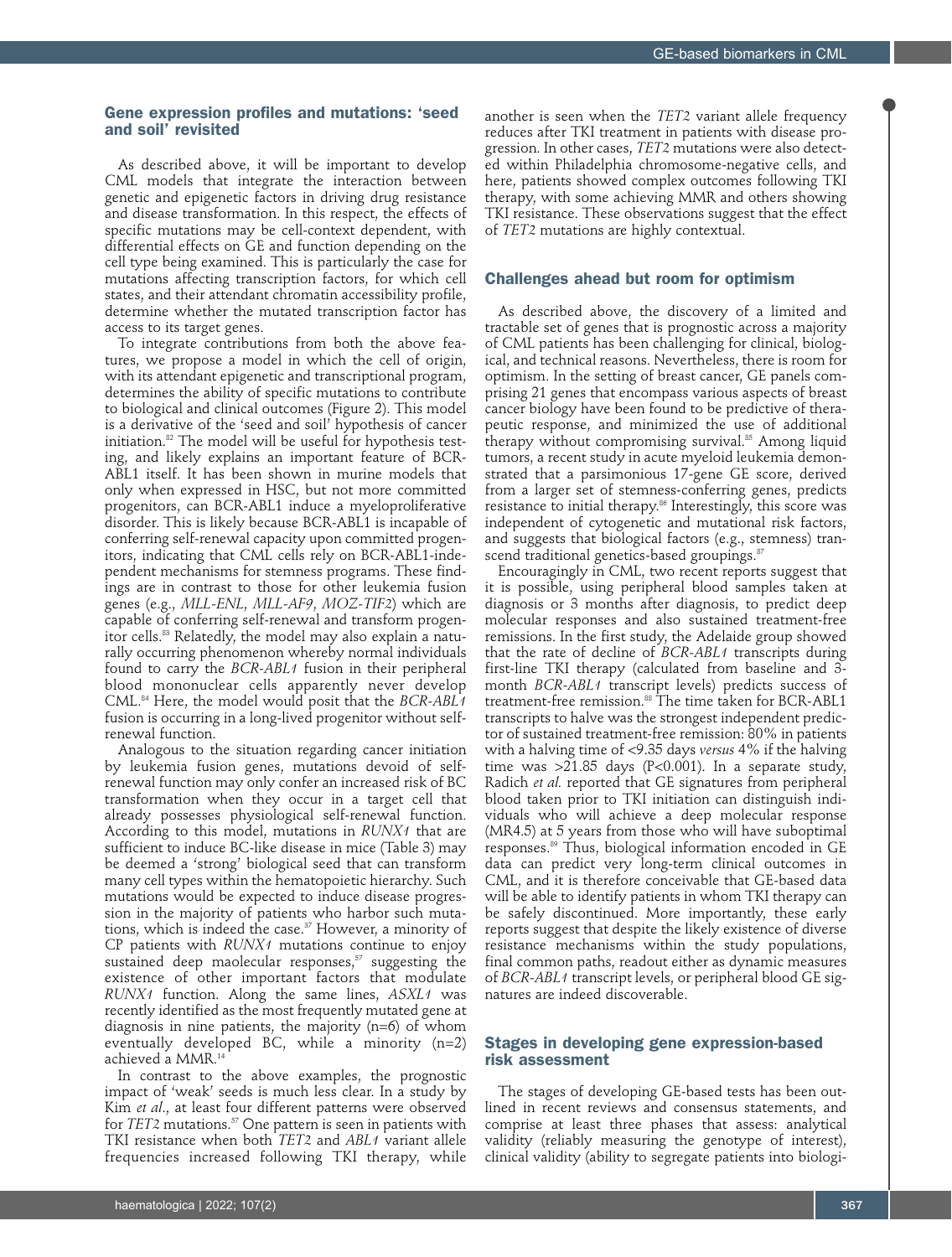cally and clinically important subsets), and clinical utility (ability to improve clinical decision making).90,91 In this section, we summarize the pertinent stages and highlight issues of particular relevance to GE-based biomarker development in CML (Figure 3).

Stage 0 is the discovery stage, which is where the field is currently. Here, we highlight three important components, which include the use of technical approaches for unbiased discovery, the simultaneous interrogation of leukemic and non-leukemic clones from the same sample (since both have been shown to be prognostic), and the use of robust statistical and computational pipelines to discover minimal prognostic genes sets. The advent of single-cell-based technologies and their application to well-annotated cohorts will facilitate this step.

In stage I, the minimal gene set has to be converted into a clinical test that accurately and reproducibly measures the GE phenotype. The test platform needs to be robust, as well as sensitive, specific and reliable. The assay should be developed for tissues that are collected as part of routine clinical care. Ideally, any additional processing of material beyond what is routine should be minimized, e.g., CD34+ selection, and should utilize standard procedures available in clinical laboratories, such as flow cytometry and bone marrow immunohistochemistry. An example would be detecting GE signatures of interest by a panel of antibodies for use in flow cytometry or immunohistochemistry applications. It is preferable that the samples used for analytical validation are from wellcharacterized patients representative of 'real-world' settings and, ideally, validated in at least one independent cohort. Sample size and power calculations should be determined prior to starting the study, and analytic sensitivity and specificity for the test should be available at the end of the study. At the end of stage I, a locked-down test should be evaluated in stage II, that of clinical validation.

In stage II, the locked-down test will be evaluated for its ability to differentiate between clinically meaningful outcomes in modern CML practice. The samples to be tested should be obtained from well-annotated cohorts representative of the broader population, and the test conducted on tissues in a blinded manner with respect to testing and result reporting. Ideal populations include patients who have been treated uniformly in clinical trials. At the end of this stage, the ability of the test to predict clinical outcome should be available as a test score, with clearly defined positive and negative predictive values.

The final stage, stage III, will be the determination of clinical utility. This stage would entail the use of the GEbased test to improve clinical decision-making, and would require the study to demonstrate that meaningful outcomes are improved when the test is used compared to when the test is not used. Besides clinical outcomes such as improved progression-free survival and overall survival, additional measures such as cost-effectiveness, avoidance of toxicities, quality of life and psychological parameters should also be assessed. Such studies may also incorporate the contribution of pharmacological factors (e.g., drug metabolism and side effects, patient com-

pliance) to overall outcomes. Given the relative rarity of CML, it is envisaged that this will be a multicenter international study.

## **Conclusion**

Genetic and epigenetic events contribute to the emergence of BCR-ABL1-independent clones that result in clinical TKI resistance and, if unopposed, BC transformation. Long-term TKI responses, including successful TKI stoppage, can be predicted by slower declines in *BCR-*ABL1 transcript levels during first-line TKI therapy,<sup>88</sup> suggesting that genetic and epigenetic factors contributing to TKI resistance are present at diagnosis. Recent studies describe a convergent GE signature common to the majority of BC progenitors.10 Elements of this common or core transcriptome can be detected in CD34+ cells from CP patients at risk of TKI resistance or early transformation,11,13 and specific mutations have been shown to contribute additional nuances to the core transcriptome.49 These observations are consistent with a 'seed and soil' model that may be helpful for hypothesis generation (Figure 2). Emerging technologies, particularly multimodal single-cell-based approaches, will facilitate the discovery of genetic and epigenetic biomarkers at presentation. This initial discovery phase has to be followed by the translation of GE-based information into validated analytical tests, and subsequently, the determination of clinical validity and utility. This process will be a multi-year, multi-institution international effort akin to that for the development of a genetic-based risk assessment. $85,90,91$  The integration of both gene mutation- and gene expression-based biomarkers into the care of CML patients will be an important step to achieving the ultimate goal of CML research: the cure of the majority of our patients.

#### *Disclosures*

*DK is a member of the advisory boards of Novartis, Pfizer, Paladin, and has received honoraria from Novartis, Pfizer and Paladin, as well as research funding from Novartis, Bristol-Myers Squibb, Pfizer, and Paladin. TH is a member of a Novartis advisory board and receives research support from Novartis and Bristol-Myers Squibb. SB is a member of the advisory boards of Qiagen, Novartis, and Cepheid and has received honoraria from Qiagen, Novartis, Bristol-Myers Squibb, and Cepheid, as well as research support from Novartis and Cepheid.*

#### *Contributions*

*VK and STO conceived the topic for review, and wrote the first draft of the manuscript. DDHK, TPH, and SB contributed by the addition of new sections and critical discussions throughout the writing of the review.* 

## *Funding*

*VK and STO are supported by the National Medical Research Council Singapore (MOH-CSASI18may-0002, MOH-CIRG20nov-0003, NMRC/CIRG/1468/2017).*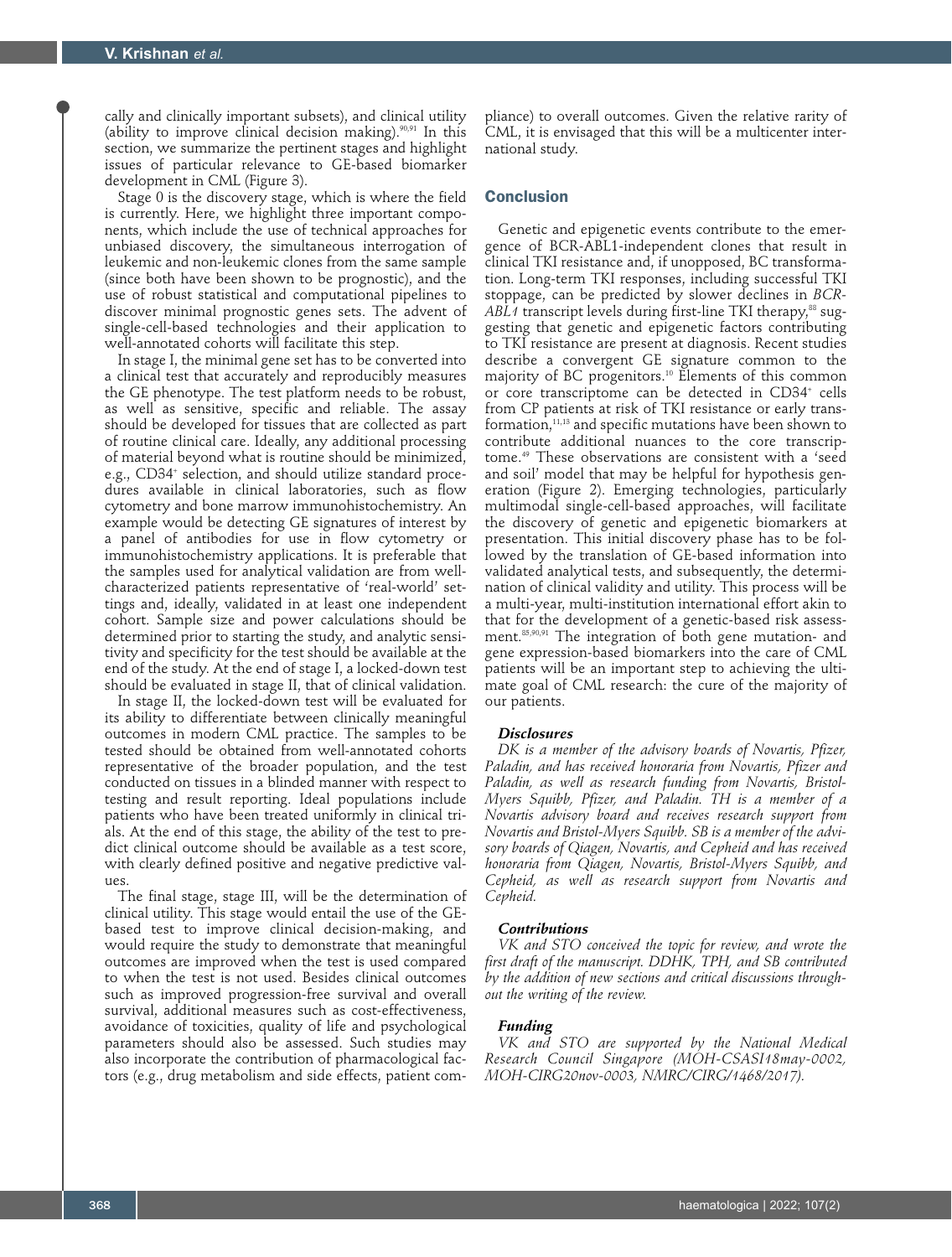### References

- 1. Rowley JD. Letter: A new consistent chromosomal abnormality in chronic myelogenous leukaemia identified by quinacrine fluorescence and Giemsa staining. Nature. 1973;243(5405):290-293.
- 2. Perrotti D, Jamieson C, Goldman J, Skorski T. Chronic myeloid leukemia: mechanisms of blastic transformation. J Clin Invest. 2010;120(7):2254-2264.
- 3. Druker BJ. Translation of the Philadelphia chromosome into therapy for CML. Blood. 2008;112(13):4808-4817.
- 4. Holyoake TL, Vetrie D. The chronic myeloid leukemia stem cell: stemming the tide of persistence. Blood. 2017;129(12): 1595-1606.
- 5. Hochhaus A, Baccarani M, Silver RT, et al. European LeukemiaNet 2020 recommendations for treating chronic myeloid leukemia. Leukemia. 2020;34(4):966-984.
- 6. Mahon FX, Rea D, Guilhot J, et al. Discontinuation of imatinib in patients with chronic myeloid leukaemia who have maintained complete molecular remission for at least 2 years: the prospective, multicentre Stop Imatinib (STIM) trial. Lancet Oncol. 2010;11(11):1029-1035.
- 7. Ross DM, Hughes TP. Treatment-free remission in patients with chronic myeloid leukaemia. Nat Rev Clin Oncol. 2020;17 (8):493-503.
- 8. Branford S, Fletcher L, Cross NC, et al. Desirable performance characteristics for BCR-ABL measurement on an international reporting scale to allow consistent interpretation of individual patient response and comparison of response rates between clinical trials. Blood. 2008;112(8):3330-3338.
- 9. Malhotra H, Radich J, Garcia-Gonzalez P. Meeting the needs of CML patients in resource-poor countries. Hematology Am Soc Hematol Educ Program. 2019;2019 (1):433-442.
- 10. Ko TK, Javed A, Lee KL, et al. An integrative model of pathway convergence in genetically heterogeneous blast crisis chronic myeloid leukemia. Blood. 2020;135 (26):2337-2353.
- 11. McWeeney SK, Pemberton LC, Loriaux MM, et al. A gene expression signature of CD34+ cells to predict major cytogenetic response in chronic-phase chronic myeloid leukemia patients treated with imatinib. Blood. 2010;115(2):315-325.
- 12. Mohty M, Yong AS, Szydlo RM, Apperley JF, Melo JV. The polycomb group BMI1 gene is a molecular marker for predicting prognosis of chronic myeloid leukemia. Blood. 2007;110(1):380-383.
- 13. Yong AS, Szydlo RM, Goldman JM, Apperley JF, Melo JV. Molecular profiling of CD34+ cells identifies low expression of CD7, along with high expression of proteinase 3 or elastase, as predictors of longer survival in patients with CML. Blood. 2006;107(1):205-212.
- 14. Branford S, Wang P, Yeung DT, et al. Integrative genomic analysis reveals cancerassociated mutations at diagnosis of CML in patients with high-risk disease. Blood. 2018;132(9):948-961.
- 15. Malone ER, Oliva M, Sabatini PJB, Stockley TL, Siu LL. Molecular profiling for precision cancer therapies. Genome Med. 2020;12  $(1):8.$
- 16. Kaneta Y, Kagami Y, Katagiri T, et al. Prediction of sensitivity to STI571 among chronic myeloid leukemia patients by

genome-wide cDNA microarray analysis. Jpn J Cancer Res. 2002;93(8):849-856.

- 17. McLean LA, Gathmann I, Capdeville R, Polymeropoulos MH, Dressman M. Pharmacogenomic analysis of cytogenetic response in chronic myeloid leukemia patients treated with imatinib. Clin Cancer Res. 2004;10(1 Pt 1):155-165.
- 18. de Lavallade H, Finetti P, Carbuccia N, et al. A gene expression signature of primary resistance to imatinib in chronic myeloid leukemia. Leuk Res. 2010;34(2):254-257.
- 19. Zhang WW, Cortes JE, Yao H, et al. Predictors of primary imatinib resistance in chronic myelogenous leukemia are distinct from those in secondary imatinib resistance. J Clin Oncol. 2009;27(22):3642-3649.
- 20. Kok CH, Yeung DT, Lu L, et al. Gene expression signature that predicts early molecular response failure in chronic-phase CML patients on frontline imatinib. Blood Adv. 2019;3(10):1610-1621.
- 21. Marin D, Ibrahim AR, Lucas C, et al. Assessment of BCR-ABL1 transcript levels at 3 months is the only requirement for predicting outcome for patients with chronic myeloid leukemia treated with tyrosine kinase inhibitors. J Clin Oncol. 2012;30(3): 232-238.
- 22. Hughes TP, Saglio G, Kantarjian HM, et al. Early molecular response predicts outcomes in patients with chronic myeloid leukemia in chronic phase treated with frontline nilotinib or imatinib. Blood. 2014;123(9):1353-1360.
- 23. Frank O, Brors B, Fabarius A, et al. Gene expression signature of primary imatinibresistant chronic myeloid leukemia patients. Leukemia. 2006;20(8):1400-1407.
- 24. Villuendas R, Steegmann JL, Pollan M, et al. Identification of genes involved in imatinib resistance in CML: a gene-expression profiling approach. Leukemia.  $2006;20(6)$ : 1047-1054.
- 25. Radich JP, Dai H, Mao M, et al. Gene expression changes associated with progression and response in chronic myeloid leukemia. Proc Natl Acad Sci U S A. 2006;103(8):2794-2799.
- 26. Lim S, Saw TY, Zhang M, et al. Targeting of the MNK-eIF4E axis in blast crisis chronic myeloid leukemia inhibits leukemia stem cell function. Proc Natl Acad Sci U S A. 2013;110(25):E2298-2307.
- 27. Crossman LC, Mori M, Hsieh YC, et al. In chronic myeloid leukemia white cells from cytogenetic responders and non-responders to imatinib have very similar gene expression signatures. Haematologica. 2005;90(4): 459-464.
- 28. Burguillo FJ, Martin J, Barrera I, Bardsley WG. Meta-analysis of microarray data: the case of imatinib resistance in chronic myelogenous leukemia. Comput Biol Chem. 2010;34(3):184-192.
- 29. Jamieson CH, Ailles LE, Dylla SJ, et al. Granulocyte-macrophage progenitors as candidate leukemic stem cells in blast-crisis CML. N Engl J Med. 2004;351(7):657-667.
- 30. Lim B, Lin Y, Navin N. Advancing cancer research and medicine with single-cell genomics. Cancer Cell. 2020;37(4):456-470.
- 31. Warfvinge R, Geironson L, Sommarin MNE, et al. Single-cell molecular analysis defines therapy response and immunophenotype of stem cell subpopulations in CML. Blood. 2017;129(17):2384-2394.
- 32. Giustacchini A, Thongjuea S, Barkas N, et al. Single-cell transcriptomics uncovers distinct molecular signatures of stem cells in chronic myeloid leukemia. Nat Med.

2017;23(6):692-702.

- 33. Inselmann S, Wang Y, Saussele S, et al. Development, function, and clinical significance of plasmacytoid dendritic cells in chronic myeloid leukemia. Cancer Res. 2018;78(21):6223-6234.
- 34. Sinnakannu JR, Lee KL, Cheng S, et al. SRSF1 mediates cytokine-induced impaired imatinib sensitivity in chronic myeloid leukemia. Leukemia. 2020;34(7):1787-1798.
- 35. Oehler VG, Yeung KY, Choi YE, et al. The derivation of diagnostic markers of chronic myeloid leukemia progression from microarray data. Blood. 2009;114(15):3292- 3298.
- 36. Zheng C, Li L, Haak M, et al. Gene expression profiling of CD34+ cells identifies a molecular signature of chronic myeloid leukemia blast crisis. Leukemia. 2006;20(6): 1028-1034.
- 37. Branford S, Kim DDH, Apperley JF, et al. Laying the foundation for genomicallybased risk assessment in chronic myeloid leukemia. Leukemia. 2019;33(8):1835-1850.
- 38. Zhao LJ, Wang YY, Li G, et al. Functional features of RUNX1 mutants in acute transformation of chronic myeloid leukemia and their contribution to inducing murine fullblown leukemia. Blood. 2012;119(12):2873- 2882.
- 39. Joshi I, Yoshida T, Jena N, et al. Loss of Ikaros DNA-binding function confers integrin-dependent survival on pre-B cells and<br>progression to acute lymphoblastic  $\overline{p}$  progression to acute leukemia. Nat Immunol. 2014;15(3):294- 304.
- 40. Balasubramani A, Larjo A, Bassein JA, et al. Cancer-associated ASXL1 mutations may act as gain-of-function mutations of the ASXL1-BAP1 complex. Nat Commun. 2015;6:7307.
- 41. Pagan JK, Arnold J, Hanchard KJ, et al. A novel corepressor, BCoR-L1, represses transcription through an interaction with CtBP. J Biol Chem. 2007;282(20):15248-15257.
- 42. Kazenwadel J, Secker GA, Liu YJ, et al. Loss-of-function germline GATA2 mutations in patients with MDS/AML or MonoMAC syndrome and primary lymphedema reveal a key role for GATA2 in<br>the lymphatic vasculature. Blood. vasculature. Blood. 2012;119(5):1283-1291.
- 43. Zhang SJ, Shi JY, Li JY. GATA-2 L359V mutation is exclusively associated with CML progression but not other hematological malignancies and GATA-2 P250A is a novel single nucleotide polymorphism. Leuk Res. 2009;33(8):1141-1143.
- 44. Pronier E, Almire C, Mokrani H, et al. Inhibition of TET2-mediated conversion of 5-methylcytosine to 5-hydroxymethylcytosine disturbs erythroid and granulomonocytic differentiation of human hematopoietic progenitors. Blood. 2011; 118(9):2551-2555.
- 45. Moran-Crusio K, Reavie L, Shih A, et al. Tet2 loss leads to increased hematopoietic stem cell self-renewal and myeloid transformation. Cancer Cell. 2011;20(1):11-24.
- 46. Mayle A, Yang L, Rodriguez B, et al. Dnmt3a loss predisposes murine hematopoietic stem cells to malignant transformation. Blood. 2015;125(4):629- 638.
- 47. Hervouet E, Peixoto P, Delage-Mourroux R, Boyer-Guittaut M, Cartron PF. Specific or not specific recruitment of DNMTs for DNA methylation, an epigenetic dilemma. Clin Epigenetics. 2018;10:17.
- 48. Huang Y-H, Tovy A, Sundaramurthy V, et al. Nearly a third of clonal hematopoiesis-